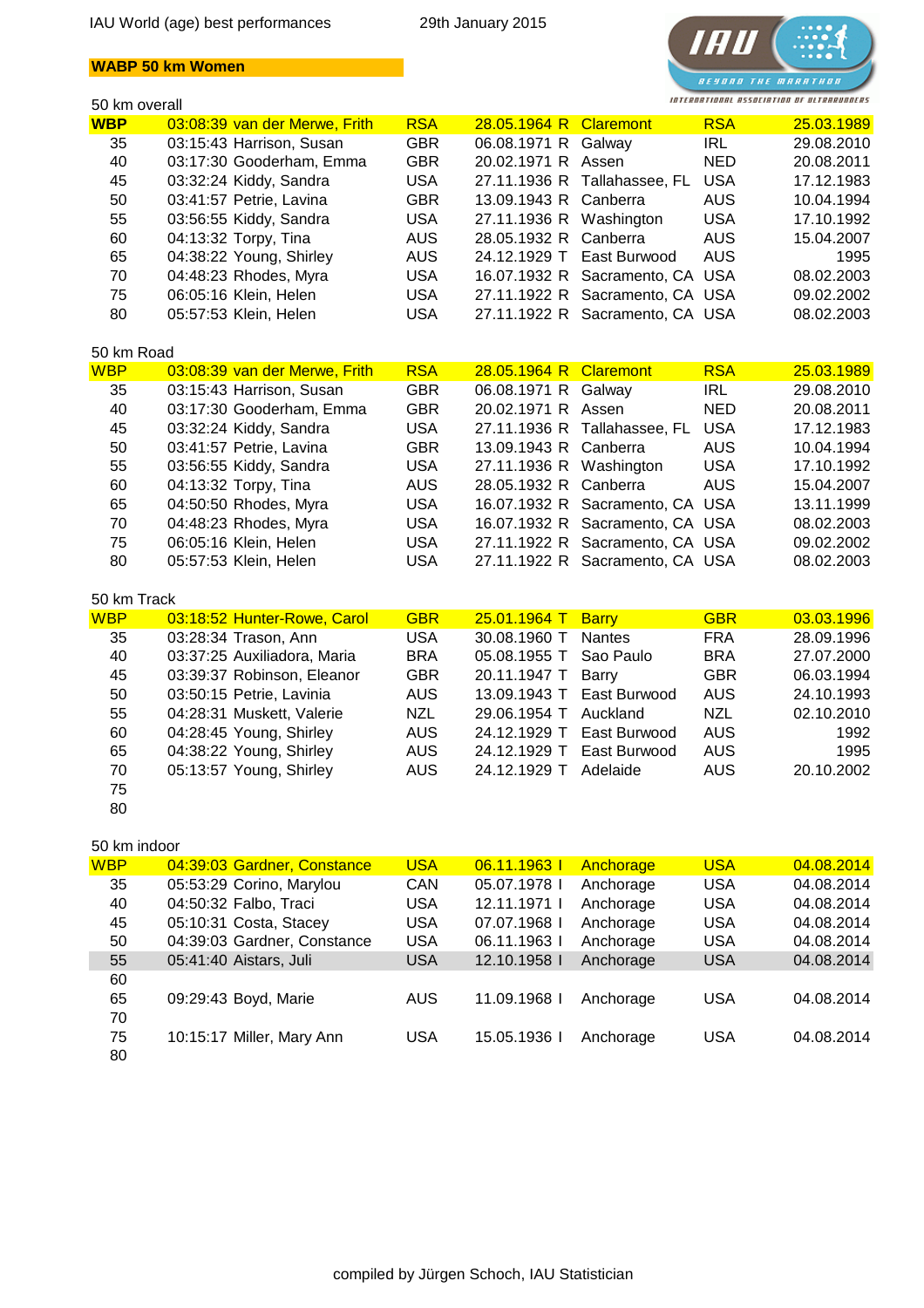## **WABP 100 km Women**

## 100 km overall



| <b>WBP</b> | 06:33:11 Abe, Tomoe          | <b>JPN</b> |                         | 13.08.1971 R Lake Saroma         | <b>JPN</b> | 25.06.2000     |
|------------|------------------------------|------------|-------------------------|----------------------------------|------------|----------------|
| 35         | 07:00:27 Sakurai, Norimi     | <b>JPN</b> | 20.04.1971 R Winschoten |                                  | <b>NED</b> | 08.09.2007     |
| 40         | 07:20:22 Auxiliadora, Maria  | <b>BRA</b> |                         | 02.05.1958 R Cubatao Sao Pau BRA |            | 09.08.1998     |
| 45         | 07:46:42 Jouault, Huguette   | <b>FRA</b> | 08.07.1951 R Mulhouse   |                                  | <b>FRA</b> | 05.07.1997     |
| 50         | 07:51:10 Arbogast, Meghan    | <b>USA</b> | 16.04.1961 R Winschoten |                                  | <b>NED</b> | 10.09.2011     |
| 55         | 08:39:52 Braun, Marion       | <b>GER</b> | 02.07.1957 R Rodenbach  |                                  | <b>GER</b> | 06.10.2012     |
| 60         | 09:20:07 Schmitz, Ursula     | <b>GER</b> | 28.05.1932 R Rodenbach  |                                  | <b>GER</b> | 16.04.1994     |
| 65         | 10:21:21 Schmitz, Ursula     | <b>GER</b> | 28.05.1932 R Troisdorf  |                                  | <b>GER</b> | 10.04.1999     |
| 70         | 11:36:17 Young, Shirley      | AUS.       | 24.12.1929 T            | Adelaide                         | <b>AUS</b> | 20.10.2002     |
| 75         |                              |            |                         |                                  |            |                |
| 80         | 17:19:18 Noyel, Marie-Claude | <b>FRA</b> | 29.06.1917 R            | Millau                           | <b>FRA</b> | 24.-25.09.2000 |
| 85         | 18:15:17 Noyel, Marie-Claude | <b>FRA</b> | 29.06.1917 R Millau     |                                  | <b>FRA</b> | 28.-29.09.2002 |
| 90         |                              |            |                         |                                  |            |                |

#### 100 km Road

| <b>WBP</b> | 06:33:11 Abe, Tomoe          | <b>JPN</b> |                         | 13.08.1971 R Lake Saroma         | <b>JPN</b> | 25.06.2000     |
|------------|------------------------------|------------|-------------------------|----------------------------------|------------|----------------|
| 35         | 07:00:27 Sakurai, Norimi     | <b>JPN</b> | 20.04.1971 R            | Winschoten                       | <b>NED</b> | 08.09.2007     |
| 40         | 07:20:22 Auxiliadora, Maria  | <b>BRA</b> |                         | 02.05.1958 R Cubatao Sao Pau BRA |            | 09.08.1998     |
| 45         | 07:46:42 Jouault, Huguette   | <b>FRA</b> | 08.07.1951 R Mulhouse   |                                  | <b>FRA</b> | 05.07.1997     |
| 50         | 07:51:10 Arbogast, Meghan    | <b>USA</b> | 16.04.1961 R Winschoten |                                  | <b>NED</b> | 10.09.2011     |
| 55         | 08:39:52 Braun, Marion       | <b>GER</b> | 02.07.1957 R Rodenbach  |                                  | <b>GER</b> | 06.10.2012     |
| 60         | 09:20:07 Schmitz, Ursula     | <b>GER</b> | 28.05.1932 R Rodenbach  |                                  | <b>GER</b> | 16.04.1994     |
| 65         | 10:21:21 Schmitz, Ursula     | <b>GER</b> | 28.05.1932 R Troisdorf  |                                  | <b>GER</b> | 10.04.1999     |
| 70         | 12:50:49 Klein, Helen        | <b>USA</b> | 27.11.1922 R Sylvania   |                                  | <b>USA</b> | 1993           |
| 75         |                              |            |                         |                                  |            |                |
| 80         | 17:19:18 Noyel, Marie-Claude | <b>FRA</b> | 29.06.1917 R            | Millau                           | <b>FRA</b> | 24.-25.09.2000 |
| 85         | 18:15:17 Noyel, Marie-Claude | <b>FRA</b> | 29.06.1917 R            | Millau                           | <b>FRA</b> | 28.-29.09.2002 |
| 90         |                              |            |                         |                                  |            |                |
|            |                              |            |                         |                                  |            |                |

#### 100 km Track

| <b>WBP</b> | 07:14:06 Sakurai, Norimi     | <b>JPN</b> |              | 20.04.1971 T San Giovanni Lur ITA |            | 27.09.2003 |
|------------|------------------------------|------------|--------------|-----------------------------------|------------|------------|
| 35         | 07:23:28 Lyakhova, Valentina | <b>RUS</b> | 24.06.1958 T | <b>Nantes</b>                     | <b>FRA</b> | 28.09.1996 |
| 40         | 07:43:02 Auxiliadora, Maria  | <b>BRA</b> | 02.05.1958 T | Sao Paulo                         | <b>BRA</b> | 27.07.2000 |
| 45         | 07:46:53 Jouault, Huguette   | <b>FRA</b> | 08.07.1951 T | <b>Nantes</b>                     | <b>FRA</b> | 28.09.1996 |
| 50         | 08:08:56 Geffroy, Danielle   | <b>FRA</b> | 14.05.1945 T | <b>Nantes</b>                     | <b>FRA</b> | 19.09.1998 |
| 55         | 09:31:46 Muskett, Valerie    | <b>NZL</b> | 29.06.1954 T | Auckland                          | <b>NZL</b> | 02.10.2010 |
| 60         | 09:50:14 Schmitz, Ursula     | <b>GER</b> | 28.05.1932 T | Ottweiler                         | <b>GER</b> | 10.10.1992 |
| 65         | 11:59:30 Lamothe, Françoise  | <b>FRA</b> | 25.11.1923 T | Bagneux 12h                       | <b>FRA</b> | 03.06.1989 |
| 70         | 11:36:17 Young, Shirley      | AUS.       | 24.12.1929 T | Adelaïde                          | <b>AUS</b> | 20.10.2002 |
| 75         |                              |            |              |                                   |            |            |
|            |                              |            |              |                                   |            |            |

80 85

90

#### 100 km indoor

| <b>WBP</b> | 09:32:11 Gardner, Constance | <b>USA</b> | 23321 l      | Anchorage | <b>USA</b> | 04.08.2014    |
|------------|-----------------------------|------------|--------------|-----------|------------|---------------|
| 35         | 12:56:48 Corino, Marylou    | <b>CAN</b> | 05.07.1978   | Anchorage | <b>USA</b> | 04.08.2014    |
| 40         | 09:54:06 Falbo, Traci       | <b>USA</b> | 12.11.1971   | Anchorage | <b>USA</b> | 04.08.2014    |
| 45         | 10:45:47 Costa, Stacey      | <b>USA</b> | 07.07.1968   | Anchorage | <b>USA</b> | 04.08.2014    |
| 50         | 09:32:11 Gardner, Constance | <b>USA</b> | 06.11.1963   | Anchorage | <b>USA</b> | 04.08.2014    |
| 55         | 13:33:37 Bauer, Elizabeth   | <b>USA</b> | 30.04.1959 l | Anchorage | <b>USA</b> | 04.-5.08.2014 |
| 60         |                             |            |              |           |            |               |
| 65         | 20:21:56 Boyd, Marie        | AUS        | 11.09.1968   | Anchorage | <b>USA</b> | 04.-5.08.2014 |
| 70         |                             |            |              |           |            |               |
| 75         | 23:57:38 Miller, Mary Ann   | <b>USA</b> | 15.05.1936   | Anchorage | <b>USA</b> | 04.-5.08.2014 |
| 80         |                             |            |              |           |            |               |
| 85         |                             |            |              |           |            |               |
| 90         |                             |            |              |           |            |               |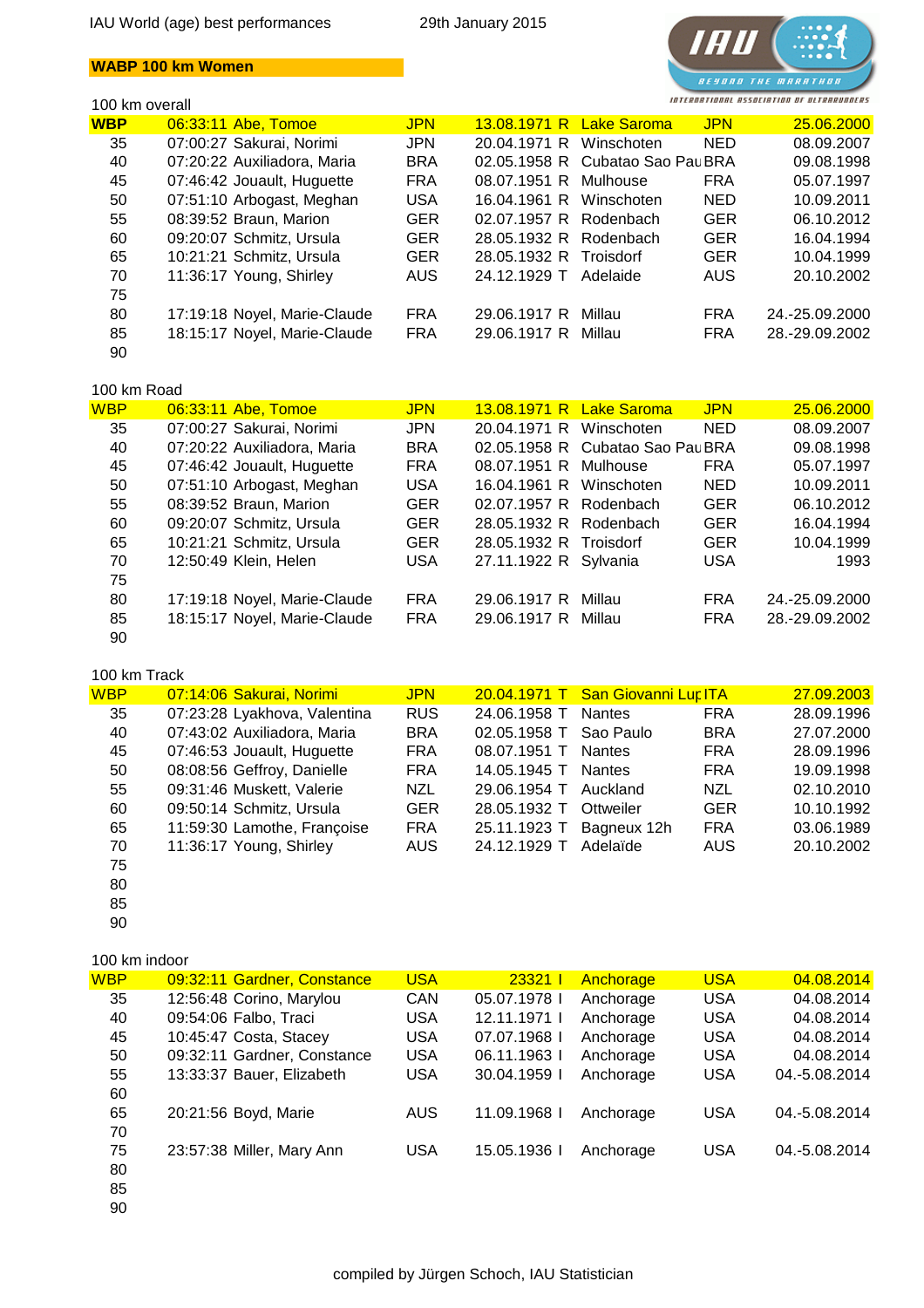## **WABP 100 miles Women**

#### 100 miles overall



| <b>WBP</b> | 13:47:41 Trason, Ann        | <b>USA</b> | 30.08.1960 R              | <b>Queens NY</b>     | <b>USA</b> | 04.05.1991       |
|------------|-----------------------------|------------|---------------------------|----------------------|------------|------------------|
| 35         | 14:11:26 Smith, Pam         | <b>USA</b> | 22.09.1974 T              | Phoenix, AZ          | <b>USA</b> | 14.12.2013       |
| 40         | 14:43:40 Robinson, Eleanor  | <b>GBR</b> | 20.11.1947                | Milton Keynes 24 GBR |            | $3.-04.2.1990$   |
| 45         | 13:52:07 Kudo, Mami         | <b>JPN</b> | 17.07.1964 T              | Taipei 24h           | TPE.       | 10.12.2011       |
| 50         | 15:02:30 Lomsky, Sigrid     | <b>GER</b> | 16.01.1942 R              | Basel 24h            | SUI        | 1.-2.05.1993     |
| 55         | 17:13:42 Trapp, Sue Ellen   | <b>USA</b> | 21.01.1950 T              | Dallas 24h           | <b>USA</b> | 30.11.-1.12.2002 |
| 60         | 20:47:35 Lamothe, Francoise | <b>FRA</b> | 25.11.1923 R Cranwell 24h |                      | <b>GBR</b> | 7.-8.06.1986     |
| 65         | 21:03:01 Klein, Helen       | <b>USA</b> | 27.11.1922 R Sylvania 24h |                      | <b>USA</b> | 1992             |
| 70         | 23:29:34 Klein, Helen       | <b>USA</b> | 27.11.1922 R Sylvania 24h |                      | <b>USA</b> | 18.-19.09.1993   |
| 75         |                             |            |                           |                      |            |                  |
| 80         |                             |            |                           |                      |            |                  |

## 100 miles Road

| 199711119913949 |                             |            |                           |                           |            |                |
|-----------------|-----------------------------|------------|---------------------------|---------------------------|------------|----------------|
| WBP             | 13:47:41 Trason, Ann        | <b>USA</b> | 30.08.1960 R Queens NY    |                           | <b>USA</b> | 04.05.1991     |
| 35              | 14:43:43 Berces, Edit       | <b>HUN</b> |                           | 16.05.1964 R Gravigny 24h | <b>FRA</b> | 7.-8.09.2002   |
| 40              | 15:05:52 Trapp, Sue Ellen   | <b>USA</b> | 04.03.1946 R Queens NY    |                           | <b>USA</b> | 05.05.1990     |
| 45              | 15:12:54 Kiddy, Sandra      | <b>USA</b> | 27.11.1936 R Tallahassee  |                           | <b>USA</b> | 14.12.1985     |
| 50              | 15:02:30 Lomsky, Sigrid     | <b>GER</b> | 16.01.1942 R Basel 24h    |                           | <b>SUI</b> | 1.-2.05.1993   |
| 55              | 18:35:03 Trapp, Sue Ellen   | <b>USA</b> | 03.03.1946 R Sylvania     |                           | <b>USA</b> | 15.-16.09.2001 |
| 60              | 20:47:35 Lamothe, Françoise | <b>FRA</b> | 25.11.1923 R Cranwell 24h |                           | <b>GBR</b> | 7.-8.06.1986   |
| 65              | 21:03:01 Klein, Helen       | <b>USA</b> | 27.11.1922 R Sylvania 24h |                           | <b>USA</b> | 1992           |
| 70              | 23:29:34 Klein, Helen       | <b>USA</b> | 27.11.1922 R Sylvania 24h |                           | <b>USA</b> | 18.-19.09.1993 |
| 75              |                             |            |                           |                           |            |                |

```
80
```
#### 100 miles Track

| <b>WBP</b> | 13:52:07 Kudo, Mami        | <b>JPN</b> | <mark>17.07.1964 T</mark> | <b>Taipei</b>                   | TPE.       | 10.12.2011       |
|------------|----------------------------|------------|---------------------------|---------------------------------|------------|------------------|
| 35         | 14:11:26 Smith, Pam        | <b>USA</b> | 22.09.1974 T              | Phoenix, AZ                     | <b>USA</b> | 14.12.2013       |
| 40         | 16:56:04 Berces, Edit      | <b>HUN</b> | 16.05.1964 T              | Surgeres 48h                    | <b>FRA</b> | 28.-30.05.2004   |
| 45         | 13:52:07 Kudo, Mami        | <b>JPN</b> | 17.07.1964 T Taipei 24h   |                                 | TPE        | 10.12.2011       |
| 50         | 15:38:07 Reutovitch, Irina | <b>RUS</b> | 21.01.1950 T              | Lupatoto 24h                    | <b>ITA</b> | 22.-23.09.2001   |
| 55         | 17:13:42 Trapp, Sue Ellen  | <b>USA</b> | 21.01.1950 T              | Dallas 24h                      | <b>USA</b> | 30.11.-1.12.2002 |
| 60         | 22:15:26 Klein, Helen      | <b>USA</b> | 27.11.1922 T              | Santa Rosa 24h USA              |            | 16.-17.03.1985   |
| 65         | 21:03:07 Klein, Helen      | <b>USA</b> |                           | 27.11.1922 T Santa Rosa 24h USA |            | 24.03.1991       |
| 70         |                            |            |                           |                                 |            |                  |

80

75

#### 100 miles Indoor

| <b>WBP</b> | 14:43:40 Adams-Robinson, Elean GBR |            | 20.11.1947   | <b>Milton Keynes 24 GBR</b> |            | $3.-04.2.1990$ |
|------------|------------------------------------|------------|--------------|-----------------------------|------------|----------------|
| 35         | 17:34:30 Gray, Christine           | <b>GBR</b> | 29.03.1953 l | Milton Keynes 24 GBR        |            | 3.-04.2.1990   |
| 40         | 14:43:40 Adams-Robinson, Elean GBR |            | 20.11.1947   | Milton Keynes 24 GBR        |            | $3.-04.2.1990$ |
| 45         | 15:40:55 Kuno, Monica              | <b>GER</b> | 13.11.1943 l | Milton Keynes 24 GBR        |            | 3.-04.2.1990   |
| 50         | 16:04:00 Gardner, Constance        | <b>USA</b> | 06.11.1963   | Anchorage                   | <b>USA</b> | 4.-5.8.2014    |
| 55         | 28:43:07 Bauer, Elizabeth          | <b>USA</b> | 30.04.1959 l | Anchorage                   | <b>USA</b> | 4.-6.8.2014    |
| 60         |                                    |            |              |                             |            |                |
| 65         | 35:14:16 Boyd, Marie               | <b>AUS</b> | 11.09.1968   | Anchorage                   | <b>USA</b> | 4.-6.8.2014    |
| 70         |                                    |            |              |                             |            |                |
| 75         | 46:59:52 Miller, Mary Ann          | <b>USA</b> | 15.05.1936   | Anchorage                   | <b>USA</b> | 4.-6.8.2014    |
| 80         |                                    |            |              |                             |            |                |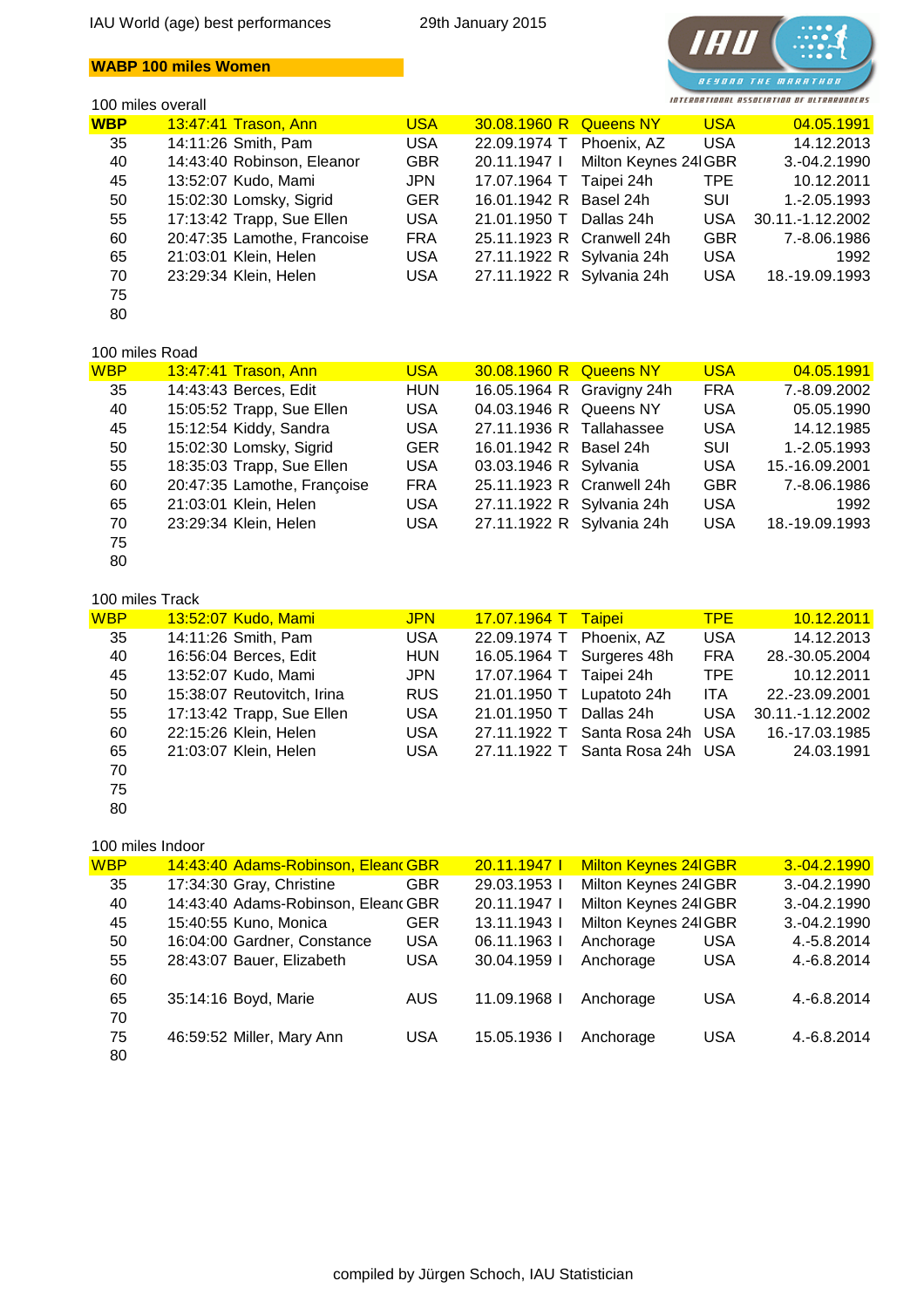IAU World (age) best performances 29th January 2015

## **WABP 1000 km Women**



## 1000 km overall

| TUUU NITTUVUTAIT       |                             |            |                         |            |            |                 |
|------------------------|-----------------------------|------------|-------------------------|------------|------------|-----------------|
| <b>WBP</b> 7d 01:28:29 | <b>Robinson, Eleanor</b>    | <b>GBR</b> | 20.11.1947 T Nanango 6d |            | <b>AUS</b> | 11.-18.03.1998  |
| 35 8d 10:03:37         | Barwick, Sandra             | <b>NZL</b> | 27.02.1949 R            | New York   | <b>USA</b> | 20.-29.05.1988  |
| 40 7d 16:08:37         | Mairer, Paula               | <b>AUT</b> | 06.03.1959 R            | New York   | <b>USA</b> | 29.9.-6.10.2002 |
| 45 8d 12:06:20         | Brown, Sandra               | <b>GBR</b> | 01.04.1949 T            | Nanango 6d | AUS        | 13.-21.03.1996  |
| 50 8d 00:27:06         | Robinson, Eleanor           | <b>GBR</b> | 20.11.1947 T            | Nanango 6d | <b>AUS</b> | 11.-19.03.1998  |
| 55 9d 17:15:53         | Vollmerhausen, Christel GER |            | 02.12.1933 R New York   |            | <b>USA</b> | 18.-27.10.1990  |
| 60                     |                             |            |                         |            |            |                 |
| 65                     |                             |            |                         |            |            |                 |
| 70                     |                             |            |                         |            |            |                 |
| 75                     |                             |            |                         |            |            |                 |
| 80                     |                             |            |                         |            |            |                 |
|                        |                             |            |                         |            |            |                 |

## 1000 km Road

| WBP 7d 16:08:37 | <b>Mairer, Paula</b>        | <b>AUT</b> | 06.03.1959 R New York |          | <b>USA</b> | 29.9.-6.10.2002   |
|-----------------|-----------------------------|------------|-----------------------|----------|------------|-------------------|
| 35 8d 10:03:37  | Barwick, Sandra             | <b>NZL</b> | 27.02.1949 R          | New York | <b>USA</b> | 20.-29.05.1988    |
| 40 7d 16:08:37  | Mairer, Paula               | <b>AUT</b> | 06.03.1959 R          | New York | <b>USA</b> | 29.9. - 6.10.2002 |
| 45              |                             |            |                       |          |            |                   |
| 50 9d 01:40:15  | Hausmann, Martina           | <b>GER</b> | 13.01.1960 R Athens   |          | <b>GRE</b> | 15.-31.03.2010    |
| 55 9d 17:15:53  | Vollmerhausen, Christel GER |            | 02.12.1933 R New York |          | <b>USA</b> | 18.-27.10.1990    |
| 60              |                             |            |                       |          |            |                   |
| 65              |                             |            |                       |          |            |                   |
| 70              |                             |            |                       |          |            |                   |
| 75              |                             |            |                       |          |            |                   |
| 80              |                             |            |                       |          |            |                   |
|                 |                             |            |                       |          |            |                   |

#### 1000 km Track

|    | WBP 8d 00:27:06 | <b>Robinson, Eleanor</b> | <b>GBR</b> | 20.11.1947 T Nanango 6d |              | <b>AUS</b> | 11.-19.03.1998 |
|----|-----------------|--------------------------|------------|-------------------------|--------------|------------|----------------|
| 35 |                 |                          |            |                         |              |            |                |
|    | 40 8d 13:46:35  | Andonie, Sylvia          | <b>MEX</b> | 07.10.1955 T            | Monterrey 6d | <b>MEX</b> | 01.-10.03.1997 |
|    | 45 8d 12:06:20  | Brown, Sandra            | <b>GBR</b> | 01.04.1949 T            | Nanango 6d   | AUS        | 13.-21.03.1996 |
|    | 50 8d 00:27:06  | Robinson, Eleanor        | <b>GBR</b> | 20.11.1947 T            | Nanango 6d   | <b>AUS</b> | 11.-19.03.1998 |
| 55 |                 |                          |            |                         |              |            |                |
| 60 |                 |                          |            |                         |              |            |                |
| 65 |                 |                          |            |                         |              |            |                |
| 70 |                 |                          |            |                         |              |            |                |
| 75 |                 |                          |            |                         |              |            |                |
| 80 |                 |                          |            |                         |              |            |                |
|    |                 |                          |            |                         |              |            |                |

#### 1000 km Indoor

| <b>WBP</b>                             |  |
|----------------------------------------|--|
|                                        |  |
|                                        |  |
|                                        |  |
|                                        |  |
|                                        |  |
| 35<br>40<br>45<br>50<br>55<br>60<br>65 |  |
|                                        |  |
| 70                                     |  |
| 75                                     |  |
| 80                                     |  |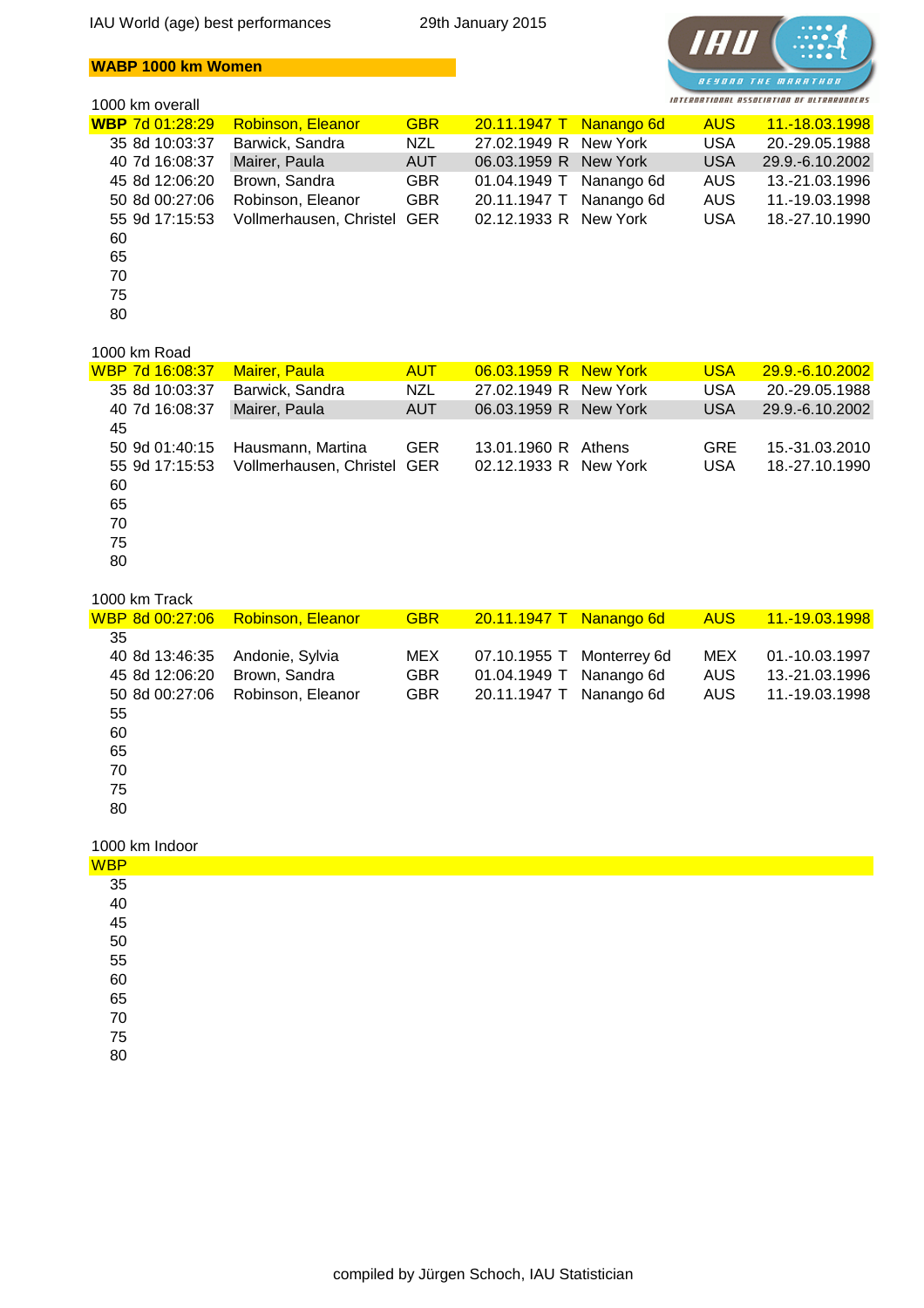## **WABP 1000 miles Women**

#### 1000 miles overall



|    |                 | WBP 12d 14:38:40 Barwick, Sandra            | <b>NZL</b> | 27.02.1949 R New York | <b>USA</b> | 16.-28.10.1991   |
|----|-----------------|---------------------------------------------|------------|-----------------------|------------|------------------|
|    |                 | 35 14d 06:15:25 Locs, Antana                | <b>CAN</b> | 03.10.1958 R New York | <b>USA</b> | 12.-27.09.1994   |
|    |                 | 40 12d 14:38:40 Barwick, Sandra             | NZL        | 27.02.1949 R New York | <b>USA</b> | 16.-28.10.1991   |
|    |                 | 45 14d 10:27:21 Brown, Sandra               | <b>GBR</b> | 01.04.1949 T Nanango  | AUS        | 13.-27.03.1996   |
|    |                 | 50 13d 01:54:02 Robinson, Eleanor           | <b>GBR</b> | 20.11.1947 T Nanango  | AUS        | 11.-23.03.1998   |
|    |                 | 55 16d 01:59:40 Vollmerhausen, Christel GER |            | 02.12.1933 R New York | <b>USA</b> | 18.10.-3.11.1990 |
|    |                 | 60 17d 19:38:00 Khisamutdinova, Svetlan RUS |            | 07.03.1944 R New York | <b>USA</b> | 13.09.-2.10.2004 |
| 65 |                 |                                             |            |                       |            |                  |
| 70 |                 |                                             |            |                       |            |                  |
| 75 |                 |                                             |            |                       |            |                  |
| 80 |                 |                                             |            |                       |            |                  |
|    |                 |                                             |            |                       |            |                  |
|    | 1000 miles Road |                                             |            |                       |            |                  |

#### 00 miles Road

|    |                              | WBP 12d 14:38:40 Barwick, Sandra            | <b>NZL</b> | 27.02.1949 R New York | <b>USA</b> | 16.-28.10.1991   |
|----|------------------------------|---------------------------------------------|------------|-----------------------|------------|------------------|
|    | 35 14d 06:15:25 Locs, Antana |                                             | <b>CAN</b> | 03.10.1958 R New York | <b>USA</b> | 12.-27.09.1994   |
|    |                              | 40 12d 14:38:40 Barwick, Sandra             | <b>NZL</b> | 27.02.1949 R New York | <b>USA</b> | 16.-28.10.1991   |
| 45 |                              |                                             |            |                       |            |                  |
|    |                              | 50 15d 09:37:13 Hausmann, Martina           | <b>GER</b> | 13.01.1960 R Athens   | <b>GRE</b> | 15.-31.03.2010   |
|    |                              | 55 16d 01:59:40 Vollmerhausen, Christel GER |            | 02.12.1933 R New York | <b>USA</b> | 18.10.-3.11.1990 |
|    |                              | 60 17d 19:38:00 Khisamutdinova, Svetlan RUS |            | 07.03.1944 R New York | USA.       | 13.09.-2.10.2004 |
| 65 |                              |                                             |            |                       |            |                  |
| 70 |                              |                                             |            |                       |            |                  |
| 75 |                              |                                             |            |                       |            |                  |
| 80 |                              |                                             |            |                       |            |                  |

#### 1000 miles Track

|    | WBP 13d 01:54:02 Robinson, Eleanor | <b>GBR</b> | 20.11.1947 T | <b>Nanango</b> | <b>AUS</b> | 11.-23.03.1998 |
|----|------------------------------------|------------|--------------|----------------|------------|----------------|
| 35 |                                    |            |              |                |            |                |
|    | 40 14d 22:22:00 Hausmann, Martina  | <b>GER</b> | 13.01.1960 T | Nanango        | <b>AUS</b> | 14.-28.03.2000 |
|    | 45 14d 10:27:21 Brown, Sandra      | GBR.       | 01.04.1949 T | Nanango        | <b>AUS</b> | 13.-27.03.1996 |
|    | 50 13d 01:54:02 Robinson, Eleanor  | <b>GBR</b> | 20.11.1947 T | Nanango        | <b>AUS</b> | 11.-24.03.1998 |
| 55 |                                    |            |              |                |            |                |
| 60 |                                    |            |              |                |            |                |
| 65 |                                    |            |              |                |            |                |
| 70 |                                    |            |              |                |            |                |
| 75 |                                    |            |              |                |            |                |
| 80 |                                    |            |              |                |            |                |
|    |                                    |            |              |                |            |                |

|  | 1000 miles indoor |
|--|-------------------|
|  |                   |

| - - -                                              | . |
|----------------------------------------------------|---|
| <b>WBP</b>                                         |   |
| 35<br>40<br>45<br>55<br>56<br>65<br>70<br>75<br>80 |   |
|                                                    |   |
|                                                    |   |
|                                                    |   |
|                                                    |   |
|                                                    |   |
|                                                    |   |
|                                                    |   |
|                                                    |   |
|                                                    |   |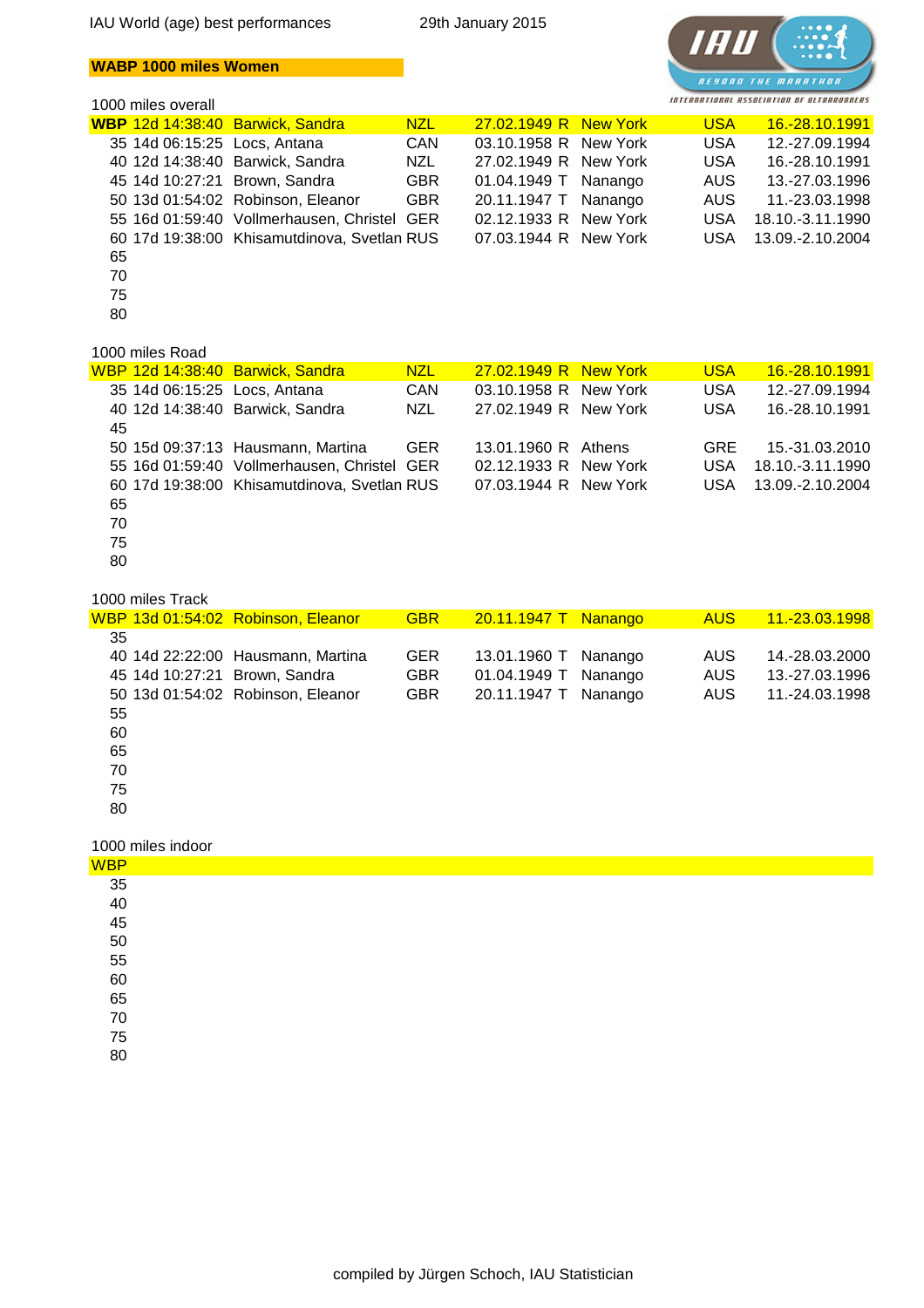## **WABP 6 h Women**

## 6 h overall



| u 11 uvulull |                           |            |              |                                   |            |                |
|--------------|---------------------------|------------|--------------|-----------------------------------|------------|----------------|
| <b>WBP</b>   | 83.200 Sakurai, Norimi    | <b>JPN</b> |              | 20.04.1971 T San Giovanni Lur ITA |            | 27.09.2003     |
| 35           | 81.896 Botzon, Ricarda    | <b>GER</b> | 04.09.1966 T | Amelinghausen                     | <b>GER</b> | 15.06.2002     |
| 40           | 79.000 Auxiliadora, Maria | <b>BRA</b> | 02.05.1958 T | Sao Paulo                         | <b>BRA</b> | 27.07.2000     |
| 45           | 77.600 Jouault, Huguette  | <b>FRA</b> | 08.07.1951 T | <b>Nantes</b>                     | <b>FRA</b> | 28.09.1996     |
| 50           | 71.969 Reutovich, Irina   | <b>RUS</b> | 21.01.1950   | <b>Moscow</b>                     | <b>RUS</b> | 1.-2.02.2002   |
| 55           | 66.792 Haton, Chantal     | <b>FRA</b> | 05.12.1949 R | Loos                              | <b>FRA</b> | 08.05.2004     |
| 60           | 65.244 Eremina, Galina    | <b>RUS</b> | 14.02.1953 l | <b>Moscow</b>                     | <b>RUS</b> | 15.-16.02.2013 |
| 65           | 62.658 Young, Shirley     | <b>AUS</b> | 24.12.1929 T | Coburg VIC                        | <b>AUS</b> | 21.08.1999     |
| 70           | 60.992 Young, Shirley     | AUS.       | 24.12.1929 T | Coburg VIC                        | AUS        | 13.04.2002     |
| 75           | 35.267 Nikitina, Raisa    | <b>RUS</b> | 04.12.1927   | <b>Moscow</b>                     | <b>RUS</b> | 6.-7.02.2004   |
| 80           |                           |            |              |                                   |            |                |

## 6 h Road

| <b>WBP</b> | 82.838 Botzon, Ricarda      | <b>GER</b> | 04.09.1966 R Kiel         | <b>GER</b> | 07.07.2001 |
|------------|-----------------------------|------------|---------------------------|------------|------------|
| 35         | 80.705 Carlin, Monica       | ITA.       | 20.06.1971 R Ciserano     | <b>ITA</b> | 19.04.2008 |
| 40         | 76.608 Loenstad, Anni       | <b>DEN</b> | 19.08.1953 R Zolder       | <b>BEL</b> | 28.03.1998 |
| 45         | 73.866 Fadigati, Giuseppina | <b>ITA</b> | 10.04.1955 R Montebelluna | <b>ITA</b> | 30.03.2003 |
| 50         | 70.610 Mertens, Angela      | <b>BEL</b> | 11.11.1941 R Oostakker    | <b>BEL</b> | 03.10.1992 |
| 55         | 66.792 Haton, Chantal       | <b>FRA</b> | 05.12.1949 R Loos         | <b>FRA</b> | 08.05.2004 |
| 60         | 64.466 Janssen, Maria       | <b>GER</b> | 23.11.1942 R Stein        | <b>NED</b> | 07.03.2004 |
| 65         | 48.774 Bayer, Else          | <b>GER</b> | 30.06.1939 R Köln         | <b>GER</b> | 11.09.2004 |
| 70         |                             |            |                           |            |            |
|            |                             |            |                           |            |            |

75

80

## 6 h Track

| <b>WBP</b> | 83.200 Sakurai, Norimi    | <b>JPN</b> |              | 20.04.1971 T San Giovanni Lur ITA |            | 27.09.2003 |
|------------|---------------------------|------------|--------------|-----------------------------------|------------|------------|
| 35         | 81.896 Botzon, Ricarda    | <b>GER</b> |              | 04.09.1966 T Amelinghausen        | <b>GER</b> | 15.06.2002 |
| 40         | 79.000 Auxiliadora, Maria | <b>BRA</b> | 02.05.1958 T | Sao Paulo                         | <b>BRA</b> | 27.07.2000 |
| 45         | 77.600 Jouault, Huguette  | <b>FRA</b> | 08.07.1951 T | <b>Nantes</b>                     | <b>FRA</b> | 28.09.1996 |
| 50         | 69.691 Reutovich, Irina   | <b>RUS</b> |              | 21.01.1950 T San Giovanni Lur ITA |            | 22.09.2001 |
| 55         | 66.041 Muskett, Valerie   | <b>NZL</b> | 29.06.1954 T | Auckland                          | NZL        | 02.10.2010 |
| 60         | 63.452 Young, Shirley     | <b>AUS</b> | 24.12.1929 T | East Burwood                      | <b>AUS</b> | 27.10.1991 |
| 65         | 62.658 Young, Shirley     | <b>AUS</b> | 24.12.1929 T | Coburg VIC                        | <b>AUS</b> | 21.08.1999 |
| 70         | 60.992 Young, Shirley     | AUS.       | 24.12.1929 T | Coburg VIC                        | <b>AUS</b> | 13.04.2002 |
| 75         |                           |            |              |                                   |            |            |

80

#### 6 h Indoor

| <b>WBP</b> | 80.600 Bychkova, Marina    | <b>RUS</b> | <u>18.12.1975  </u> | <b>Moscow</b> | <b>RUS</b> | 7.-8.02.2003    |
|------------|----------------------------|------------|---------------------|---------------|------------|-----------------|
| 35         | 79.296 Mychlianova, Marina | <b>RUS</b> | 16.06.1966          | <b>Moscow</b> | <b>RUS</b> | 7.-8.02.2003    |
| 40         |                            |            |                     |               |            |                 |
| 45         | 67.491 Koval, Irina        | <b>RUS</b> | 19.11.1958          | Moscow        | <b>RUS</b> | 6.-7.02.2004    |
| 50         | 71.969 Reutovich, Irina    | <b>RUS</b> | 21.01.1950          | Moscow        | <b>RUS</b> | 1.-2.02.2002    |
| 55         | 62.577 Polyakova, Vera     | <b>RUS</b> | 23.05.1947          | <b>Moscow</b> | <b>RUS</b> | $6. -7.02.2004$ |
| 60         | 65.244 Eremina, Galina     | <b>RUS</b> | 14.02.1953          | Moscow        | <b>RUS</b> | 15.-16.02.2013  |
| 65         |                            |            |                     |               |            |                 |
| 70         |                            |            |                     |               |            |                 |
| 75         | 35.267 Nikitina, Raisa     | <b>RUS</b> | 04.12.1927          | Moscow        | <b>RUS</b> | $6. -7.02.2004$ |
| 80         |                            |            |                     |               |            |                 |
|            |                            |            |                     |               |            |                 |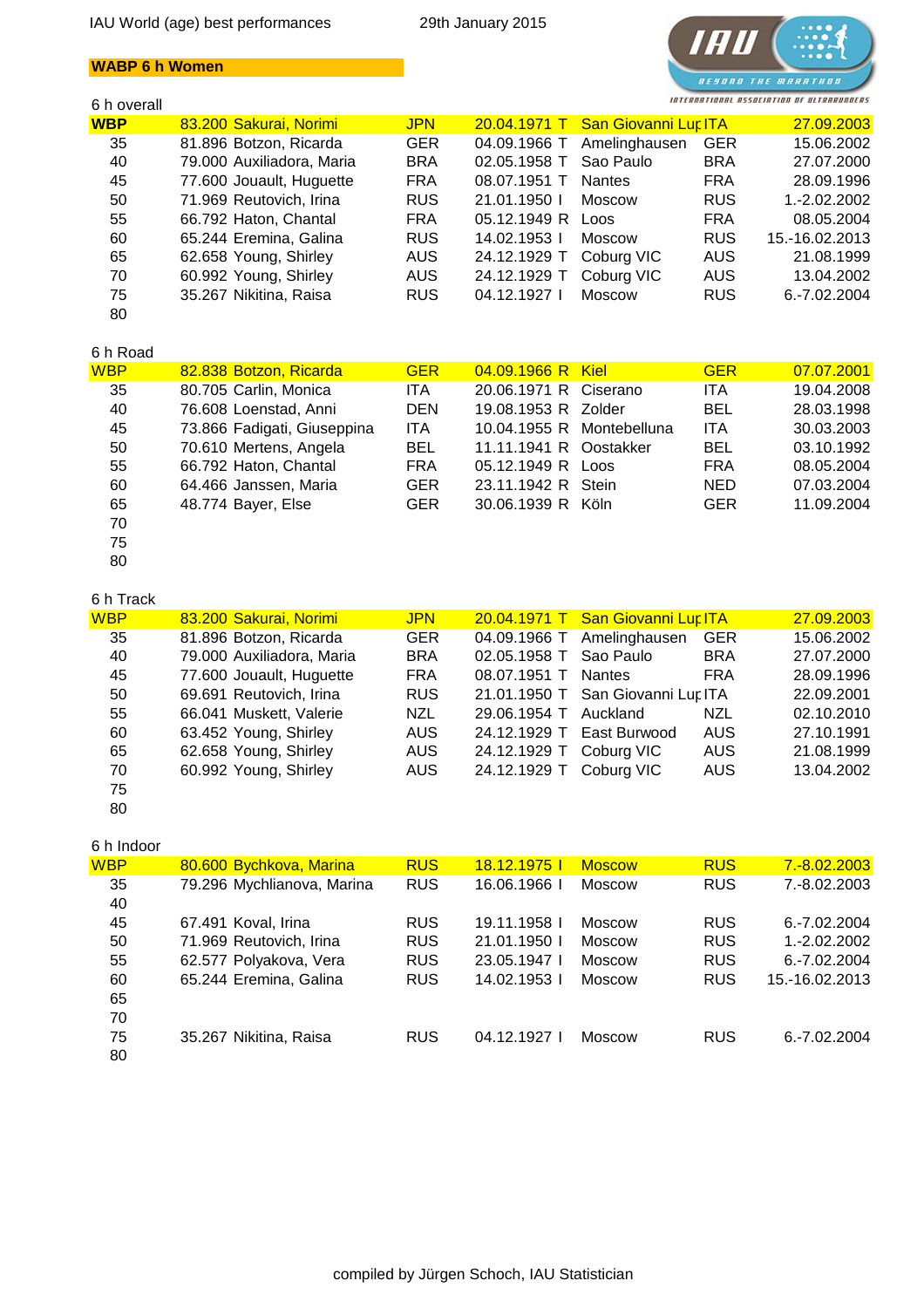## **WABP 12 h Women**

## 12 h overall



| <b>WBP</b> | <b>147.600 Trason, Ann</b>         | <b>USA</b> | 30.08.1960 T Hayward |                          | <b>USA</b> | 3.-4.08.1991   |
|------------|------------------------------------|------------|----------------------|--------------------------|------------|----------------|
| 35         | 137.964 Drescher, Anke             | <b>GER</b> |                      | 14.12.1967 R Cranendonck | <b>NED</b> | 17.08.2000     |
| 40         | 135.318 Robinson-Adams, Eleand GBR |            | 20.11.1947           | Milton Keynes 24 GBR     |            | 3.-4.02.1990   |
| 45         | 141.200 Kudo, Mami                 | <b>JPN</b> | 17.07.1964 T         | Taipei                   | TPE.       | 10/11.12.2011  |
| 50         | 132.202 Reutovitch, Irina          | <b>RUS</b> | 21.01.1950 T         | San Giovanni Lur ITA     |            | 22.-23.09.2001 |
| 55         | 121.983 Muskett, Valerie           | <b>NZL</b> | 29.06.1954 T         | Auckland                 | <b>NZL</b> | 02.10.2010     |
| 60         | 110.795 Muskett, Valerie           | NZL        | 29.06.1954 T         | Auckland                 | NZL        | 27.09.2014     |
| 65         | 100.177 Lamothe, Francoise         | <b>FRA</b> | 25.11.1923 T         | Bagneux                  | <b>FRA</b> | 03.06.1989     |
| 70         | 103.600 Young, Shirley             | AUS.       | 24.12.1929 T         | East Burwood             | AUS.       | 20.10.2002     |
| 75         |                                    |            |                      |                          |            |                |
| 80         |                                    |            |                      |                          |            |                |

## 12 h Road

85

| 14 11 I VUU |                          |            |                           |                                  |            |               |
|-------------|--------------------------|------------|---------------------------|----------------------------------|------------|---------------|
| WBP.        | 144.840 Trason, Ann      | <b>USA</b> |                           | 30.08.1960 T New York Queen: USA |            | 04.05.1991    |
| 35          | 137.964 Drescher, Anke   | <b>GER</b> | 14.12.1967 R Cranendonck  |                                  | <b>NED</b> | 17.08.2000    |
| 40          | 134.378 Loenstad, Anni   | <b>DEN</b> | 19.08.1953 R Geldrop      |                                  | <b>BEL</b> | 17.08.1996    |
| 45          | 140.672 Mertens, Angela  | <b>BEL</b> | 11.11.1941 R Moreuil      |                                  | <b>FRA</b> | 08.05.1989    |
| 50          | 130.860 Reutovich, Irina | <b>RUS</b> | 21.01.1950 R Gravigny 24h |                                  | <b>FRA</b> | 7.-08.09.2002 |
| 55          | 114.173 Musket, Valerie  | NZL        |                           | 29.06.1955 R Llandudno 24h       | <b>GBR</b> | 23.09.2011    |
| 60          | 109.378 Muskett, Valerie | NZL        | 29.06.1954 R Adelaide     |                                  | AUS        | 12.07.2014    |
| 65          |                          |            |                           |                                  |            |               |
| 70          |                          |            |                           |                                  |            |               |
|             |                          |            |                           |                                  |            |               |

- 75 80
- 85

| 12 h Track |                                    |            |              |                                   |            |                |
|------------|------------------------------------|------------|--------------|-----------------------------------|------------|----------------|
| <b>WBP</b> | 147.600 Trason, Ann                | <b>USA</b> | 30.08.1960 T | <b>Hayward</b>                    | <b>USA</b> | $3.-4.08.1991$ |
| 35         | 135.057 Berces, Edit               | <b>HUN</b> |              | 16.05.1964 T San Giovanni Lur ITA |            | 21.-22.09.2002 |
| 40         | 134.800 Robinson Adams, Eleand GBR |            | 20.11.1947 T | Melbourne 24h                     | <b>AUS</b> | 19.-20.08.1989 |
| 45         | 141.200 Kudo, Mami                 | <b>JPN</b> | 17.07.1964 T | Taipei                            | TPE.       | 10/11.12.2011  |
| 50         | 132.202 Reutovitch, Irina          | <b>RUS</b> |              | 21.01.1950 T San Giovanni Lur ITA |            | 22.-23.09.2001 |
| 55         | 121.983 Muskett, Valerie           | <b>NZL</b> | 29.06.1954 T | Auckland                          | <b>NZL</b> | 02.10.2010     |
| 60         | 110.795 Muskett, Valerie           | <b>NZL</b> | 29.06.1954 T | Auckland                          | NZL        | 27.09.2014     |
| 65         | 100.177 Lamothe, Françoise         | <b>FRA</b> | 25.11.1923 T | Bagneux                           | <b>FRA</b> | 03.06.1989     |
| 70         | 103.600 Young, Shirley             | <b>AUS</b> | 24.12.1929 T | East Burwood                      | <b>AUS</b> | 20.10.2002     |
| 75         |                                    |            |              |                                   |            |                |

<sup>80</sup>

85

#### 12 h Indoor

| <b>WBP</b> | 135.318 Robinson-Adams, Elean GBR  |            | 20.11.1947   | <b>Milton Keynes 24 GBR</b> |            | 3.-4.02.1990   |
|------------|------------------------------------|------------|--------------|-----------------------------|------------|----------------|
| 35         |                                    |            |              |                             |            |                |
| 40         | 135.318 Adams-Robinson, Eleanc GBR |            | 20.11.1947 L | Milton Keynes 24 GBR        |            | 3.-4.02.1990   |
| 45         | 129.976 Kuno, Monika               | <b>GER</b> | 13.11.1943 l | Milton Keynes 24 GBR        |            | 3.-4.02.1990   |
| 50         | 125.750 Reutovich, Irina           | <b>RUS</b> | 21.01.1950   | Brno 48h                    | <b>CZE</b> | 17.-18.03.2000 |
| 55         | 90.164 Bauer, Elizabeth            | <b>USA</b> | 30.04.1959   | Anchorage                   | <b>USA</b> | 04.08.2014     |
| 60         |                                    |            |              |                             |            |                |
| 65         | 65.348 Boyd, Marie                 | <b>AUS</b> | 11.09.1968   | Anchorage                   | <b>USA</b> | 04.08.2014     |
| 70         |                                    |            |              |                             |            |                |
| 75         | 58.317 Miller, Mary Ann            | <b>USA</b> | 15.05.1936   | Anchorage                   | <b>USA</b> | 04.08.2014     |
| 80         |                                    |            |              |                             |            |                |
| 85         |                                    |            |              |                             |            |                |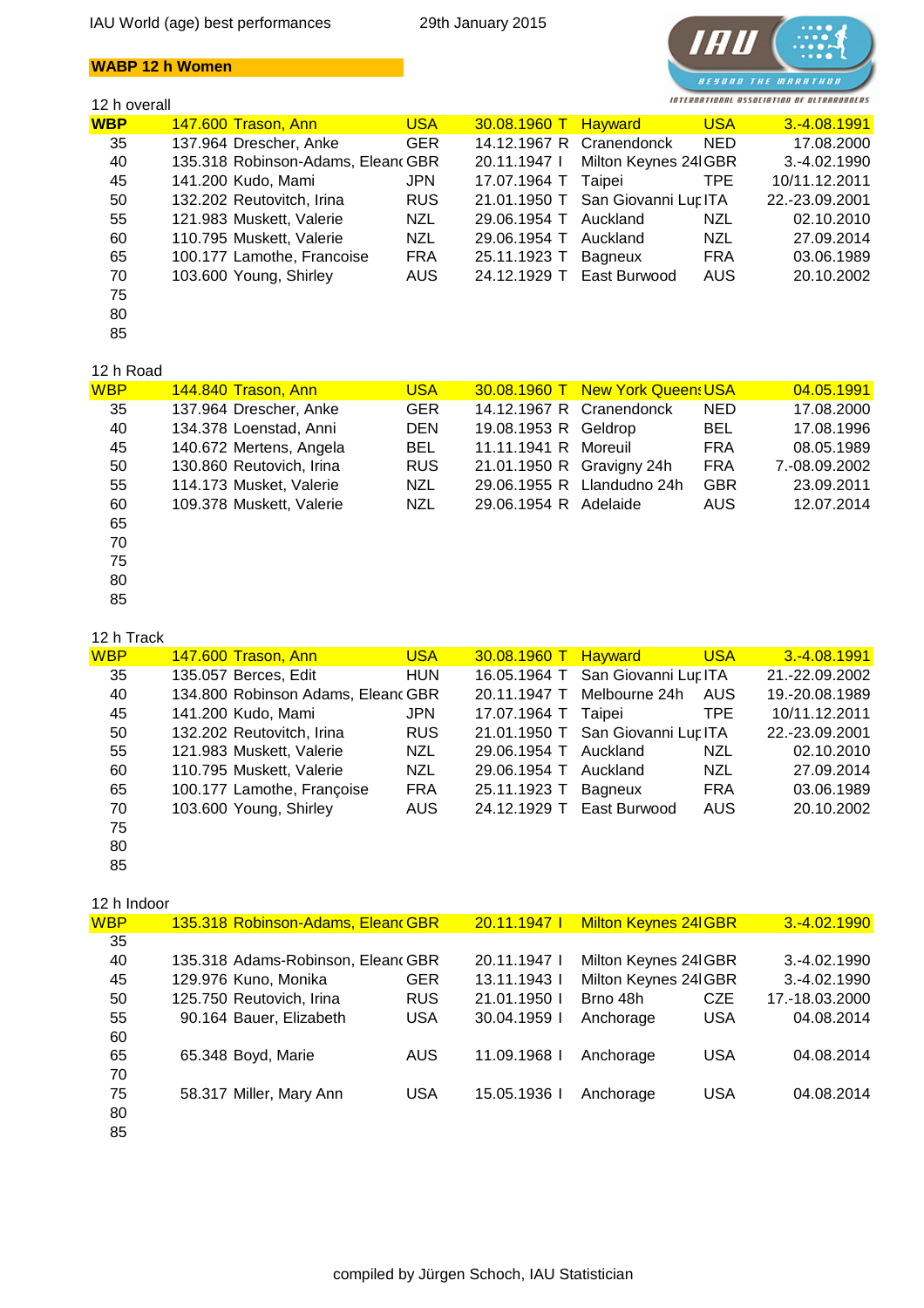## **WABP 24 h Women**

## 24 h overall



| <b>WBP</b> | 255.303 Kudo, Mami      | <b>JPN</b> | <mark>17.07.1964 T</mark> | <b>Taipei</b>               | <b>TPE</b> | 10.-11.12.2011 |
|------------|-------------------------|------------|---------------------------|-----------------------------|------------|----------------|
| 35         | 250.106 Berces, Edit    | <b>HUN</b> | 16.05.1964 T              | San Giovanni Lur ITA        |            | 21.-22.09.2002 |
| 40         | 241.426 Inagaki, Sumie  | <b>JAP</b> | 06.04.1966                | <b>Espoo</b>                | <b>FIN</b> | 30.-31.01.2010 |
| 45         | 255.303 Kudo, Mami      | <b>JPN</b> | 17.07.1964 T              | Taipei                      | TPE        | 10.-11.12.2011 |
| 50         | 243.657 Lomsky, Sigrid  | <b>GER</b> | 16.01.1942 R              | Basel                       | SUI        | 1.-2.05.1993   |
| 55         | 214.586 Paltseva, Rimma | <b>RUS</b> | 14.10.1948 R              | lochkar-Ola                 | RUS.       | 4.-5.09.2004   |
| 60         | 195.975 Dahl, Marianne  | <b>GER</b> | 29.10.1943 R Hamburg      |                             | <b>GER</b> | 15.-16.05.2004 |
| 65         | 176.519 Dahl, Marianne  | <b>GER</b> |                           | 29.10.1943 R Stadtoldendorf | <b>GER</b> | 20.-21.06.2009 |
| 70         | 176.461 Young, Shirley  | <b>AUS</b> | 24.12.1929 T              | East Burwood                | AUS        | 2002           |
| 75         |                         |            |                           |                             |            |                |
| 80         |                         |            |                           |                             |            |                |

## 24 h Road

| <b>WBP</b> | 252.205 Kudo, Mami         | <b>JPN</b> | 17.07.1964 R Steenbergen |                             | <b>NED</b> | 11.-12.05.2013 |
|------------|----------------------------|------------|--------------------------|-----------------------------|------------|----------------|
| 35         | 247.076 Hawker, Elizabeth  | <b>GBR</b> | 10.03.1976 R Llandudno   |                             | <b>GBR</b> | 23.-24.9.2011  |
| 40         | 239.685 Vernet, Anne-Marie | <b>FRA</b> | 15.12.1967 R Seoul       |                             | <b>KOR</b> | 18.-19.10.2008 |
| 45         | 252.205 Kudo, Mami         | <b>JPN</b> | 17.07.1964 R Steenbergen |                             | <b>NED</b> | 11.-12.05.2013 |
| 50         | 243.657 Lomsky, Sigrid     | <b>GER</b> | 16.01.1942 R Basel       |                             | <b>SUI</b> | 1.-2.05.1993   |
| 55         | 214.586 Paltseva, Rimma    | <b>RUS</b> | 14.10.1948 R lochkar-Ola |                             | <b>RUS</b> | 4.-5.09.2004   |
| 60         | 195.975 Dahl, Marianne     | <b>GER</b> | 29.10.1943 R Hamburg     |                             | <b>GER</b> | 15.-16.05.2004 |
| 65         | 176.519 Dahl, Marianne     | <b>GER</b> |                          | 29.10.1943 R Stadtoldendorf | <b>GER</b> | 20.-21.06.2009 |
| 70         | 165.343 Klein, Helen       | <b>USA</b> | 27.11.1922 R Sylvania    |                             | <b>USA</b> | 18.-19.09.1993 |
| 75         |                            |            |                          |                             |            |                |

# 80

| 24 h Track |                           |            |                           |                                   |            |                  |
|------------|---------------------------|------------|---------------------------|-----------------------------------|------------|------------------|
| <b>WBP</b> | 255.303 Kudo, Mami        | <b>JPN</b> | <mark>17.07.1964 T</mark> | <b>Taipei</b>                     | <b>TPE</b> | 10.-11.12.2011   |
| 35         | 250.106 Berces, Edit      | <b>HUN</b> |                           | 16.05.1964 T San Giovanni Lur ITA |            | 21.-22.09.2002   |
| 40         | 240.169 Robinson, Eleanor | <b>GBR</b> | 20.11.1947 T              | Melbourne                         | <b>AUS</b> | 19.-20.08.1989   |
| 45         | 255.303 Kudo, Mami        | <b>JPN</b> | 17.07.1964 T              | Taipei                            | TPE        | 10.-11.12.2011   |
| 50         | 230.438 Reutovich, Irina  | <b>RUS</b> | 21.01.1950 T              | Moscow                            | <b>RUS</b> | 8.-9.05.2000     |
| 55         | 214.324 Trapp, Sue, Ellen | <b>USA</b> | 03.03.1946 T              | Dallas                            | <b>USA</b> | 30.11.-1.12.2002 |
| 60         | 170.165 Klein, Helen      | <b>USA</b> | 27.11.1922 T Santa Rosa   |                                   | <b>USA</b> | 16.-17.03.1985   |
| 65         | 176.223 Klein, Helen      | <b>USA</b> | 27.11.1922 T Santa Rosa   |                                   | <b>USA</b> | 24.-25.03.1991   |
| 70         | 176.461 Young, Shirley    | AUS.       | 24.12.1929 T East Burwood |                                   | <b>AUS</b> | 2002             |
| 75         |                           |            |                           |                                   |            |                  |

80

| 24 h Indoor |                          |            |            |                      |            |                |
|-------------|--------------------------|------------|------------|----------------------|------------|----------------|
| <b>WBP</b>  | 240.631 Inagaki, Sumie   | <b>JAP</b> | 06.04.1966 | <b>Espoo</b>         | <b>FIN</b> | 29.-30.01.2011 |
| 35          |                          |            |            |                      |            |                |
| 40          | 241.426 Inagaki, Sumie   | <b>JAP</b> | 06.04.1966 | Espoo                | <b>FIN</b> | 30.-31.01.2010 |
| 45          | 218.021 Kuno, Monika     | <b>GER</b> | 13.11.1943 | <b>Milton Keynes</b> | <b>GBE</b> | 03.-04.2.1990  |
| 50          | 221.867 Reutovich, Irina | <b>RUS</b> | 21.01.1950 | Brno 48h             | <b>CZE</b> | 17.-19.03.2000 |
| 55          |                          |            |            |                      |            |                |
| 60          | 163.098 Bayer, Else      | <b>GER</b> | 30.06.1939 | Brno 48h             | <b>CZE</b> | 17.-19.03.2000 |
| 65          | 113.740 Boyd, Marie      | AUS.       | 11.09.1968 | Anchorage            | <b>USA</b> | 4.-5.8.2014    |
| 70          |                          |            |            |                      |            |                |
| 75          | 100.091 Miller, Mary Ann | <b>USA</b> | 15.05.1936 | Anchorage            | <b>USA</b> | 4.-5.8.2014    |
| 80          |                          |            |            |                      |            |                |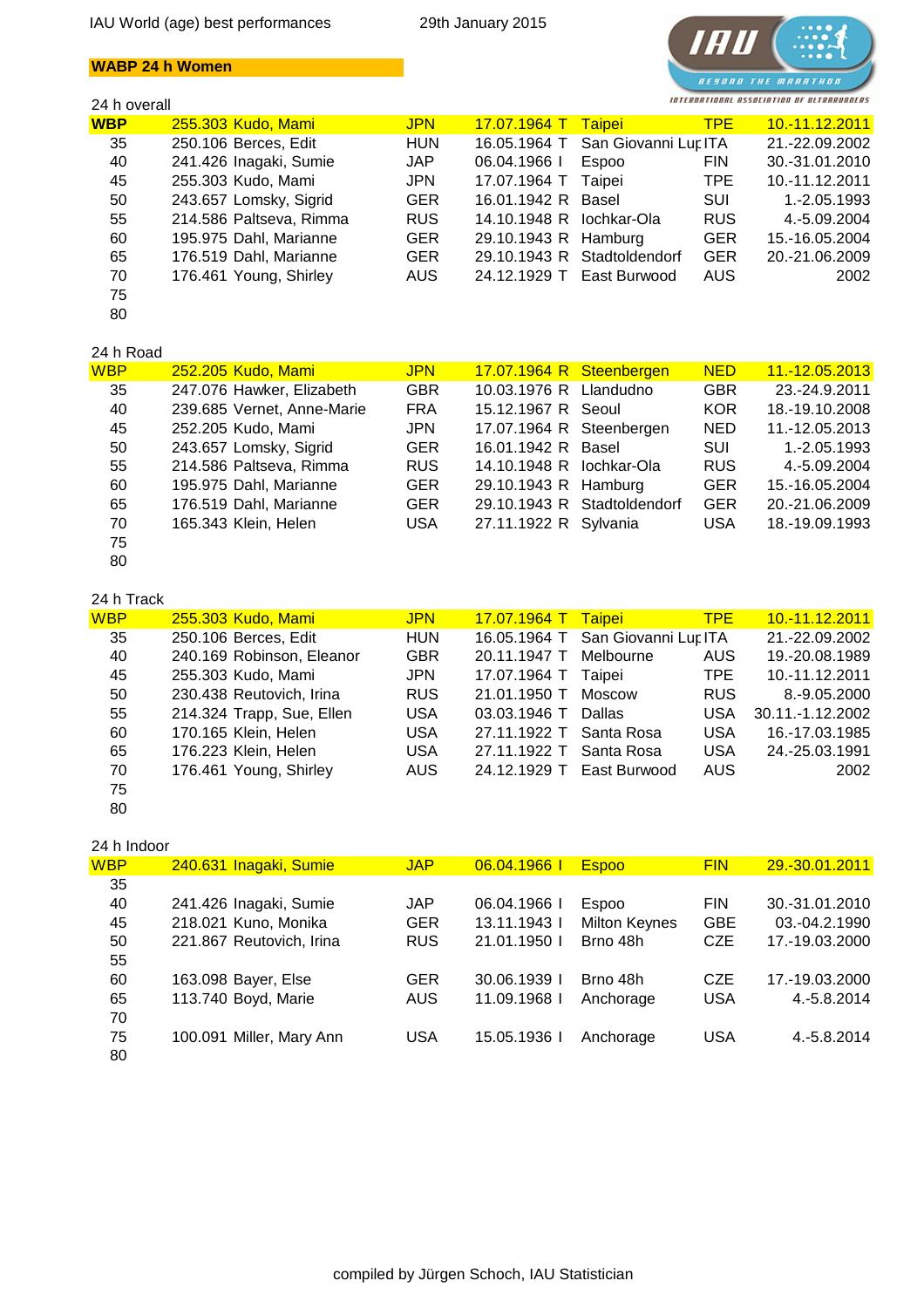## **WABP 48 h Women**

#### 48 h overall



| <b>WBP</b> | 397.103 Inagaki, Sumie     | <b>JPN</b> | 06.04.1966 T        | <b>Surgeres</b> | <b>FRA</b> | 21.-23.05.2010 |
|------------|----------------------------|------------|---------------------|-----------------|------------|----------------|
| 35         | 369.749 Berces, Edit       | <b>HUN</b> | 16.05.1964 T        | Surgeres        | <b>FRA</b> | 2.-04.05.2003  |
| 40         | 397.103 Inagaki, Sumie     | <b>JPN</b> | 06.04.1966 T        | Surgeres        | <b>FRA</b> | 21.-23.05.2010 |
| 45         | 368.687 Kudo, Mami         | <b>JPN</b> | 17.07.1964 R Athens |                 | <b>GRE</b> | 08-10.4.2011   |
| 50         | 377.892 Trapp, Sue, Ellen  | <b>USA</b> | 03.03.1946 T        | Surgeres        | <b>FRA</b> | 2.-04.05.1997  |
| 55         | 357.987 Eremina, Galina    | <b>RUS</b> | 14.02.1953 T        | Surgeres        | <b>FRA</b> | 22.-24.05.2009 |
| 60         | 305.820 Lamothe, Francoise | <b>FRA</b> | 25.11.1923 T        | Surgeres        | <b>FRA</b> | 14.-16.05.1986 |
| 65         | 272.793 Lamothe, Francoise | <b>FRA</b> | 25.11.1923 T        | Surgeres        | <b>FRA</b> | 7.-09.03.1991  |
| 70         | 239.763 Lamothe, Francoise | <b>FRA</b> | 25.11.1923 T        | Surgeres        | <b>FRA</b> | 6.-08.05.1994  |
| 75         |                            |            |                     |                 |            |                |
| 80         |                            |            |                     |                 |            |                |

## 48 h Road

| <b>WBP</b> | 368.687 Kudo, Mami                  | <b>JPN</b> | 17.07.1964 R Athens | <b>GRE</b> | 08-10.4.2011     |
|------------|-------------------------------------|------------|---------------------|------------|------------------|
| 35         | 328.222 Pawzik, Heike               | <b>GER</b> | 21.09.1963 R Köln   | <b>GER</b> | 11.-13.07.2003   |
| 40         | 333.760 Bullig, Cornelia            | <b>GER</b> | 20.09.1959 R Köln   | <b>GER</b> | 9.-11.07.2004    |
| 45         | 368.687 Kudo, Mami                  | <b>JPN</b> | 17.07.1964 R Athens | <b>GRE</b> | 08-10.4.2011     |
| 50         | 346.220 Bullig, Cornelia            | <b>GER</b> | 20.09.1959 R Kladno | <b>CZE</b> | 30.07.-1.08.2010 |
| 55         | 278.570 Bayer, Else                 | <b>GER</b> | 30.06.1939 R Köln   | <b>GER</b> | 10.-12.07.1998   |
| 60         | 296.930 Vollmerhausen, Christel GER |            | 02.12.1933 R Köln   | <b>GER</b> | 12.-14.07.1996   |
| 65         | 249.000 Schröder, Gerda             | <b>GER</b> | 22.05.1929 R Köln   | <b>GER</b> | 11.-13.07.1997   |
| 70         | 230.142 Schröder, Gerda             | <b>GER</b> | 22.05.1929 R Köln   | <b>GER</b> | 14.-16.07.2000   |
| 75         |                                     |            |                     |            |                  |

# 80

| 48 h Track |                            |            |                       |                 |            |                |
|------------|----------------------------|------------|-----------------------|-----------------|------------|----------------|
| <b>WBP</b> | 397.103 Inagaki, Sumie     | <b>JPN</b> | $06.04.1966$ T        | <b>Surgeres</b> | <b>FRA</b> | 21.-23.05.2010 |
| 35         | 369.749 Berces, Edit       | <b>HUN</b> | 16.05.1964 T          | Surgeres        | <b>FRA</b> | 2.-04.05.2003  |
| 40         | 397.103 Inagaki, Sumie     | <b>JPN</b> | 06.04.1966 T          | Surgeres        | <b>FRA</b> | 21.-23.05.2010 |
| 45         | 362.703 Kudo, Mami         | <b>JPN</b> | 17.07.1964 T          | Surgeres        | <b>FRA</b> | 21.-23.05.2010 |
| 50         | 377.892 Trapp, Sue, Ellen  | <b>USA</b> | 03.03.1946 T Surgeres |                 | <b>FRA</b> | 2.-04.05.1997  |
| 55         | 357.987 Eremina, Galina    | <b>RUS</b> | 14.02.1953 T Surgeres |                 | <b>FRA</b> | 22.-24.05.2009 |
| 60         | 305.820 Lamothe, Francoise | <b>FRA</b> | 25.11.1923 T Surgeres |                 | <b>FRA</b> | 14.-16.05.1986 |
| 65         | 272.793 Lamothe, Francoise | <b>FRA</b> | 25.11.1923 T Surgeres |                 | <b>FRA</b> | 7.-09.03.1991  |
| 70         | 239.763 Lamothe, Francoise | <b>FRA</b> | 25.11.1923 T          | Surgeres        | <b>FRA</b> | 6.-08.05.1994  |
| 75         |                            |            |                       |                 |            |                |

80

## 48 h Indoor

| <b>WBP</b> | 389.611 Falbo, Traci      | <b>USA</b> | <u>12.11.1971  </u> | Anchorage   | <b>USA</b> | 4. - 6.8. 2014 |
|------------|---------------------------|------------|---------------------|-------------|------------|----------------|
| 35         | 314.250 Hausmann, Martina | <b>GER</b> | 13.01.1960 I        | <b>Brno</b> | <b>CZE</b> | 21.-23.02.1996 |
| 40         | 389.611 Falbo, Traci      | <b>USA</b> | 12.11.1971 L        | Anchorage   | <b>USA</b> | 4.-10.8.2014   |
| 45         | 352.538 Robinson, Eleanor | <b>GBR</b> | 20.11.1947          | <b>Brno</b> | <b>CZE</b> | 23.-25.03.1997 |
| 50         | 372.415 Reutovitch, Irina | <b>RUS</b> | 21.01.1950          | <b>Brno</b> | <b>CZE</b> | 22.-24.03.2002 |
| 55         | 260.198 Bayer, Else       | <b>GER</b> | 30.06.1939          | <b>Brno</b> | <b>CZE</b> | 26.-28.03.1999 |
| 60         | 270.393 Bayer, Else       | <b>GER</b> | 30.06.1939          | <b>Brno</b> | <b>CZE</b> | 23.-25.03.2001 |
| 65         | 209.695 Boyd, Marie       | AUS        | 11.09.1968          | Anchorage   | <b>USA</b> | 4.-6.8.2014    |
| 70         |                           |            |                     |             |            |                |
| 75         | 161.304 Miller, Mary Ann  | <b>USA</b> | 15.05.1936          | Anchorage   | <b>USA</b> | 4.-6.8.2014    |
| 80         |                           |            |                     |             |            |                |
|            |                           |            |                     |             |            |                |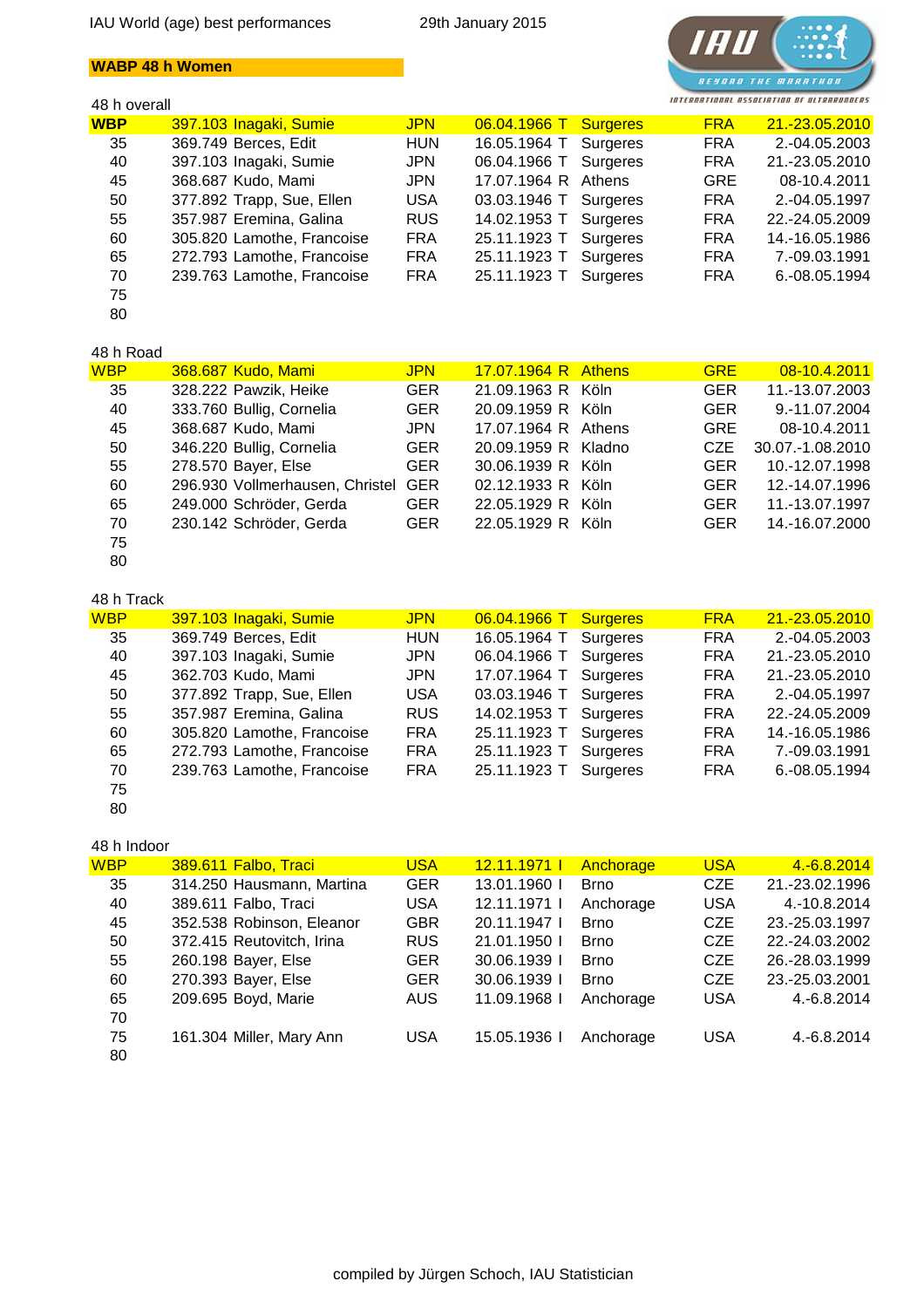## **WABP 6 days Women**

## 6 days overall



| <b>WBP</b> | 883.631 Barwick, Sandra              | NZL        |                           | 27.02.1949 T Campbelltown | NZL N      | <u>18.-24.11.1990</u> |
|------------|--------------------------------------|------------|---------------------------|---------------------------|------------|-----------------------|
| 35         | 806.000 Robinson, Eleanor            | <b>GBR</b> |                           | 20.11.1947 T Colac, VIC   | AUS        | 26.11.-2.12.1984      |
| 40         | 883.631 Barwick, Sandra              | NZL        |                           | 27.02.1949 T Campbelltown | <b>NZL</b> | 18.-24.11.1990        |
| 45         | 773.976 David-Bodet, Christine       | FRA        | 08.05.1958 T Erkrath      |                           |            | GER 31.07-06.08.2005  |
| 50         | 714.353 Nagyné Bakucz, Krisztina HUN |            | 17.05.1962 R Balatonfüred |                           | <b>HUN</b> | 8.-14.05.2013         |
| 55         | 653.457 Gielen, Silke                | <b>GER</b> | 22.09.1957 R Balatonfüred |                           | <b>HUN</b> | 8.-14.05.2013         |
| 60         | 648.404 Lamothe, Francoise           | <b>FRA</b> | 25.11.1923 T Nottingham   |                           | <b>GBR</b> | 4.-10.08.1985         |
| 65         | 552.890 Bayer, Else                  | <b>GER</b> | 30.06.1939 R Erkrath      |                           | <b>GER</b> | 1.-7.08.2004          |
| 70         | 600.290 Klein, Helen                 | <b>USA</b> |                           | 27.11.1922 R Gibson Ranch | USA        | 1.-7.01.1993          |
| 75         |                                      |            |                           |                           |            |                       |
| 80         |                                      |            |                           |                           |            |                       |

## 6 days Road

| <b>WBP</b> | 821.862 Dipali-Cunningham, Cath AUS  |            | 27.08.1958 R New York     |                           | <b>USA</b> | 29.04.-5.05.2001 |
|------------|--------------------------------------|------------|---------------------------|---------------------------|------------|------------------|
| 35         | 804.672 Barwick, Sandra              | NZL        | 27.02.1949 R New York     |                           | <b>USA</b> | 16.-22.09.1991   |
| 40         | 821.862 Dipali-Cunningham, Cath AUS  |            | 27.08.1958 R New York     |                           | <b>USA</b> | 29.04.-5.05.2001 |
| 45         | 770.875 Dipali-Cunningham, Cath AUS  |            | 27.08.1958 R New York     |                           | <b>USA</b> | 8.04.-8.05.2004  |
| 50         | 714.353 Nagyné Bakucz, Krisztina HUN |            | 17.05.1962 R Balatonfüred |                           | <b>HUN</b> | 8.-14.05.2013    |
| 55         | 720.173 Gielen, Silke                | <b>GER</b> | 22.09.1957 R Balatonfüred |                           | <b>HUN</b> | 07.-13.05.2014   |
| 60         | 614.196 Jäger, Ruth                  | <b>GER</b> | 06.06.1952 R Balatonfüred |                           | <b>HUN</b> | 8.-14.05.2013    |
| 65         | 322.684 Wurzbacher, Terrie           | <b>USA</b> | 22.10.1948 R Phoenix, AZ  |                           | <b>USA</b> | 28.12.-3.1.2014  |
| 70         | 600.290 Klein, Helen                 | <b>USA</b> |                           | 27.11.1922 R Gibson Ranch | <b>USA</b> | 1.-7.01.1993     |
| 75         |                                      |            |                           |                           |            |                  |

80

## 6 days Track

| <b>WBP</b> | 883.631 Barwick, Sandra        | <b>NZL</b> |                         | 27.02.1949 T Campbelltown | <b>NZL</b> | 18.-24.11.1990       |
|------------|--------------------------------|------------|-------------------------|---------------------------|------------|----------------------|
| 35         | 806.000 Robinson, Eleanor      | <b>GBR</b> | 20.11.1947 T Colac, VIC |                           | AUS.       | 26.11.-2.12.1984     |
| 40         | 883.631 Barwick, Sandra        | NZL        |                         | 27.02.1949 T Campbelltown | <b>NZL</b> | 18.-24.11.1990       |
| 45         | 773.976 David-Bodet, Christine | <b>FRA</b> | 08.05.1958 T            | Erkrath                   |            | GER 31.07-06.08.2005 |
| 50         | 705.784 Bauer, Elizabeth       | <b>USA</b> | 30.04.1959 T            | Abingdon                  | <b>GBR</b> | 11.-17.8.2013        |
| 55         |                                |            |                         |                           |            |                      |
| 60         | 648.404 Lamothe, Francoise     | <b>FRA</b> | 25.11.1923 T            | Nottingham                | <b>GBR</b> | 4.-10.08.1985        |
| 65         | 552.890 Bayer, Else            | <b>GER</b> | 30.06.1939 T            | Erkrath                   | <b>GER</b> | 1.-7.08.2004         |
| 70         |                                |            |                         |                           |            |                      |
| 75         |                                |            |                         |                           |            |                      |

80

#### 6 days Indoor

| <b>WBP</b> | 771.600 Couhe, Edith          | <b>FRA</b> | 26.04.1944   | La Rochelle | <b>FRA</b> | 4.-09.10.1985 |
|------------|-------------------------------|------------|--------------|-------------|------------|---------------|
| 35         | 660.105 Corino, Marylou       | CAN        | 05.07.1978   | Anchorage   | <b>USA</b> | 4.-10.8.2014  |
| 40         | 771.600 Couhe, Edith          | <b>FRA</b> | 26.04.1944   | La Rochelle | <b>FRA</b> | 4.-09.10.1985 |
| 45         | 457.855 Mujaahid, Jameelah    | <b>USA</b> | 24.05.1968   | Anchorage   | <b>USA</b> | 4.-10.8.2014  |
| 50         | 485.152 Carmichael, Francesca | <b>USA</b> | 29.10.1959   | Anchorage   | <b>USA</b> | 4.-10.8.2014  |
| 55         | 684.508 Bauer, Elizabeth      | <b>USA</b> | 30.04.1959 l | Anchorage   | <b>USA</b> | 4.-10.8.2014  |
| $\sim$     |                               |            |              |             |            |               |

60 65

- 70
- 75

80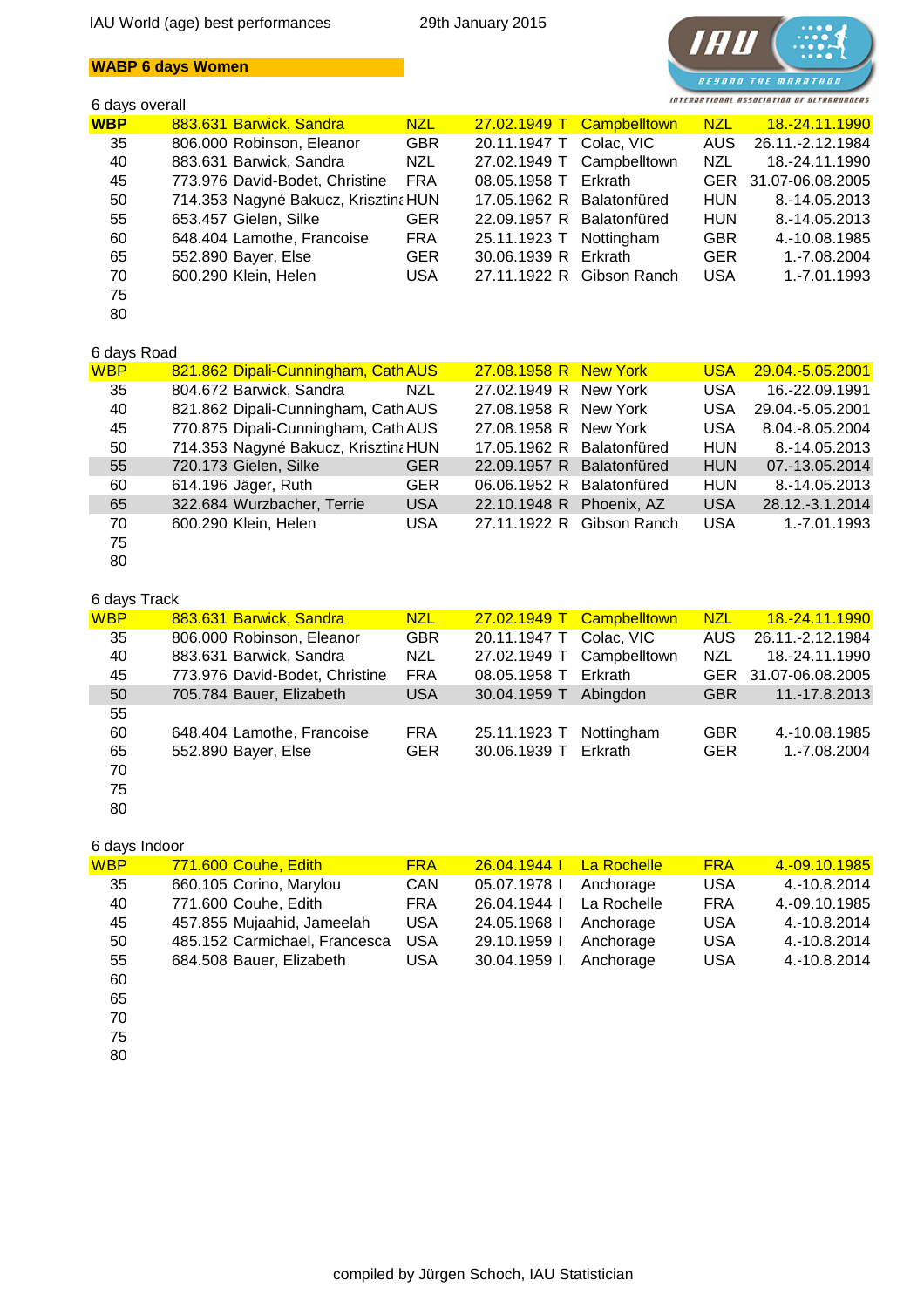



| 50 km overall |                             |            |                        |                                  |            | INTERNATIONAL ASSOCIATION OF ULTRARUNDERS |
|---------------|-----------------------------|------------|------------------------|----------------------------------|------------|-------------------------------------------|
| <b>WBP</b>    | 02:43:38 Magawana, Thompson | <b>RSA</b> | 23.03.1959 R Claremont |                                  | <b>RSA</b> | 12.04.1988                                |
| 35            |                             |            |                        |                                  |            |                                           |
| 40            | 02:48:39 Thys, Gert         | <b>RSA</b> | 12.11.1971 R           | Cape Town                        | <b>RSA</b> | 07.04.2012                                |
| 45            | 03:04:48 Moore, Stephen     | <b>GBR</b> | 17.12.1947 T           | Barry                            | <b>GBR</b> | 06.03.1994                                |
| 50            | 02:58:18 Kotov, Vladimir    | <b>BLR</b> | 21.02.1958 R           | Cape Town                        | <b>RSA</b> | 03.04.2010                                |
| 55            | 03:17:26 Perkins, Otho      | <b>USA</b> | 08.03.1930 T           | Worthington                      | <b>USA</b> | 1986                                      |
| 60            | 03:29:51 Remmele, Erwin     | <b>GER</b> | 06.12.1937 R           | Rodenbach                        | <b>GER</b> | 13.11.1999                                |
| 65            | 03:41:41 Gillis, Malcolm    | <b>USA</b> | 24.05.1933 R           | Saddle Brook, NJUSA              |            | 13.06.1998                                |
| 70            | 04:15:55 Hofmann, Wilhelm   | <b>GER</b> | 12.01.1927 R Rodenbach |                                  | <b>GER</b> | 12.04.1997                                |
| 75            | 04:14:57 Gutbier, Heinrich  | <b>GER</b> | 03.12.1923 R           | Rodenbach                        | <b>GER</b> | 13.11.1999                                |
| 80            | 05:43:07 Oliver, Geoffrey   | <b>GBR</b> | 08.08.1933 T           | London                           | <b>GBR</b> | 21.09.2013                                |
| 50 km Road    |                             |            |                        |                                  |            |                                           |
| <b>WBP</b>    | 02:43:38 Magawana, Thompson | <b>RSA</b> | 23.03.1959 R Claremont |                                  | <b>RSA</b> | 12.04.1988                                |
| 35            |                             |            |                        |                                  |            |                                           |
| 40            | 02:48:39 Thys, Gert         | <b>RSA</b> | 12.11.1971 R Cape Town |                                  | <b>RSA</b> | 07.04.2012                                |
| 45            |                             |            |                        |                                  |            |                                           |
| 50            | 02:58:18 Kotov, Vladimir    | <b>BLR</b> | 21.02.1958 R Cape Town |                                  | <b>RSA</b> | 03.04.2010                                |
| 55            |                             |            |                        |                                  |            |                                           |
| 60            | 03:29:51 Remmele, Erwin     | <b>GER</b> | 06.12.1937 R Rodenbach |                                  | <b>GER</b> | 13.11.1999                                |
| 65            | 03:41:41 Gillis, Malcolm    | <b>USA</b> |                        | 24.05.1933 R Saddle Brook, NJUSA |            | 13.06.1998                                |
| 70            | 04:15:55 Hofmann, Wilhelm   | <b>GER</b> | 12.01.1927 R Rodenbach |                                  | <b>GER</b> | 12.04.1997                                |
| 75            | 04:14:57 Gutbier, Heinrich  | <b>GER</b> | 03.12.1923 R           | Rodenbach                        | <b>GER</b> | 13.11.1999                                |
| 80            | 05:43:52 Soligo, Odino      | CAN        | 24.03.1921 R Toronto   |                                  | CAN        | 14.04.2001                                |
|               |                             |            |                        |                                  |            |                                           |
| 50 km Track   |                             |            |                        |                                  |            |                                           |
| <b>WBP</b>    | 02:48:06 Norman, Jeff       | <b>GBR</b> | 06.02.1945 T           | Timperley                        | <b>GBR</b> | 07.06.1980                                |
| 35<br>40      |                             |            |                        |                                  |            |                                           |
|               | 02:55:07 Johnson, Tim       | <b>GBR</b> | 11.03.1941 T           | Hendon                           | <b>GBR</b> | 16.10.1982                                |
| 45            | 03:04:48 Moore, Stephen     | <b>GBR</b> | 17.12.1947 T           | Barry                            | <b>GBR</b> | 06.03.1994                                |
| 50            | 03:06:08 Moore, Stephen     | <b>GBR</b> | 17.12.1947 T           | Barry                            | <b>GBR</b> | 01.03.1998                                |
| 55            | 03:17:26 Perkins, Otho      | <b>USA</b> | 08.03.1930 T           | Worthington                      | <b>USA</b> | 1986                                      |
| 60            | 03:35:11 Dunn, Alec         | <b>GBR</b> | 21.04.1934 T           | Barry                            | <b>GBR</b> | 02.03.1997                                |
| 65            | 03:44:53 Emmerson, Bob      | <b>GBR</b> | 23.02.1933 T           | Barry                            | <b>GBR</b> | 01.03.1998                                |
| 70            | 04:16:50 Hughes, Randall    | <b>AUS</b> | 17.01.1924 T           | East Burwood                     | <b>AUS</b> | 1995                                      |
| 75            | 04:30:50 Gutbier, Heinrich  | <b>GER</b> | 03.12.1923 T Ottweiler |                                  | <b>GER</b> | 07.10.2000                                |
| 80            | 05:43:07 Oliver, Geoffrey   | <b>GBR</b> | 08.08.1933 T London    |                                  | <b>GBR</b> | 21.09.2013                                |
| 50 km indoor  |                             |            |                        |                                  |            |                                           |
| <b>WBP</b>    | 04:25:04 Nunes, Valmir      | <b>BRA</b> | 16.01.1964             | Anchorage                        | <b>USA</b> | 4.-10.8.2014                              |
| 35            |                             |            |                        |                                  |            |                                           |
| 40            |                             |            |                        |                                  |            |                                           |
| 45            |                             |            |                        |                                  |            |                                           |
| 50            | 04:25:04 Nunes, Valmir      | <b>BRA</b> | 16.01.1964 l           | Anchorage                        | <b>USA</b> | 04.08.2014                                |
| 55            | 05:37:09 Gessler, John      | <b>USA</b> | 09.02.1959 l           | Anchorage                        | <b>USA</b> | 04.08.2014                                |
| 60            | 04:55:46 Vella, Victor      | <b>MLT</b> | 06.06.1953 l           | Anchorage                        | <b>USA</b> | 04.08.2014                                |
| 65            | 05:31:56 Kuroda, Muneharu   | JPN        | 24.07.1949 I           | Anchorage                        | <b>USA</b> | 04.08.2014                                |
| 70            | 06:27:32 Bozanich, Frank    | <b>USA</b> | 20.05.1944 l           | Anchorage                        | <b>USA</b> | 04.08.2014                                |
| 75            |                             |            |                        |                                  |            |                                           |
| 80            | 14:49:22 Baglione, Daniel   | <b>USA</b> | 08.09.1930             | Anchorage                        | <b>USA</b> | 04.-5.08.2014                             |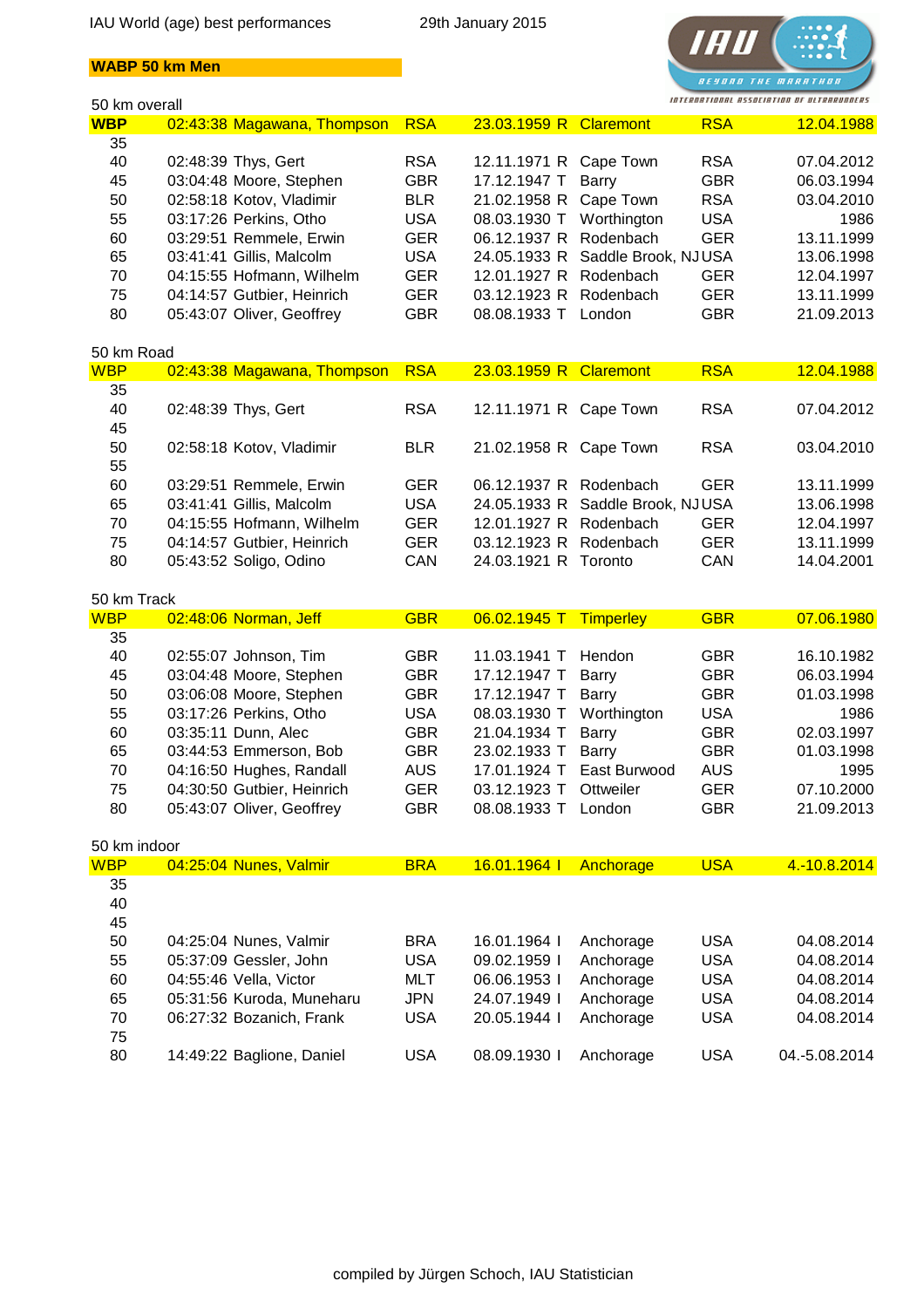



| 100 km overall |                              |            |                          |                    | INTERNATIONAL ASSOCIATION OF ULTRARUNDERS |            |
|----------------|------------------------------|------------|--------------------------|--------------------|-------------------------------------------|------------|
| <b>WBP</b>     | 06:10:20 Ritchie, Donald     | <b>GBR</b> | 06.07.1944 T London      |                    | <b>GBR</b>                                | 28.10.1978 |
| 35             |                              |            |                          |                    |                                           |            |
| 40             | 06:18:24 Ardemagni, Mario    | <b>ITA</b> | 02.04.1963 R             | Winschoten         | <b>NED</b>                                | 11.09.2004 |
| 45             | 06:30:35 Vuillemenot, Roland | <b>FRA</b> | 21.08.1946 R             | Chavagnes          | <b>FRA</b>                                | 27.05.1995 |
| 50             | 06:43:33 Vuillemenot, Roland | <b>FRA</b> | 21.08.1946 R             | Cleder             | <b>FRA</b>                                | 25.08.1996 |
| 55             | 07:10:51 Engeländer, Karl    | <b>GER</b> | 16.07.1937 R             | <b>Rheine Elte</b> | <b>GER</b>                                | 05.09.1992 |
| 60             | 07:53:43 Juckel, Bernd       | <b>GER</b> | 19.12.1950 R             | Rodenbach          | <b>GER</b>                                | 06.10.2012 |
| 65             | 08:07:22 van der Lee, Will   | <b>NED</b> | 23.10.1929 R             | Winschoten         | <b>NED</b>                                | 16.09.1995 |
| 70             | 08:53:45 Courtillon, Max     | <b>FRA</b> | 11.01.1927 R             | Rodenbach          | <b>GER</b>                                | 12.04.1997 |
| 75             | 09:43:51 Gutbier, Heinrich   | <b>GER</b> | 03.12.1923 R             | <b>Troisdorf</b>   | <b>GER</b>                                | 10.04.1999 |
| 80             | 10:40:43 Caponetto, Antonino | <b>ITA</b> | 11.12.1931 R             | Seregno            | <b>ITA</b>                                | 22.04.2012 |
| 85             | 21:06:25 Schauer, Johann     | <b>SUI</b> | 1911 R                   | <b>Biel</b>        | <b>SUI</b>                                | 08.06.1996 |
| 90             | 22:35:13 Weidmann, Adolf     | <b>GER</b> | 08.10.1901 R             | Biel               | <b>SUI</b>                                | 08.06.1992 |
|                |                              |            |                          |                    |                                           |            |
| 100 km Road    |                              |            |                          |                    |                                           |            |
| <b>WBP</b>     | 06:13:33 Sunada, Takahiro    | <b>JPN</b> | 19.01.1973 R Lake Saroma |                    | <b>JPN</b>                                | 21.06.1998 |
| 35             |                              |            |                          |                    |                                           |            |
| 40             | 06:18:24 Ardemagni, Mario    | <b>ITA</b> | 02.04.1963 R             | Winschoten         | <b>NED</b>                                | 11.09.2004 |
| 45             | 06:30:35 Vuillemenot, Roland | <b>FRA</b> | 21.08.1946 R             | Chavagnes          | <b>FRA</b>                                | 27.05.1995 |
| 50             | 06:43:33 Vuillemenot, Roland | <b>FRA</b> | 21.08.1946 R             | Cleder             | <b>FRA</b>                                | 25.08.1996 |
| 55             | 07:10:51 Engeländer, Karl    | <b>GER</b> | 16.07.1937 R             | <b>Rheine Elte</b> | <b>GER</b>                                | 05.09.1992 |
| 60             | 07:53:43 Juckel, Bernd       | <b>GER</b> | 19.12.1950 R             | Rodenbach          | <b>GER</b>                                | 06.10.2012 |
| 65             | 08:07:22 van der Lee, Will   | <b>NED</b> | 23.10.1929 R             | Winschoten         | NED.                                      | 16.09.1995 |
| 70             | 08:53:45 Courtillon, Max     | <b>FRA</b> | 11.01.1927 R             | Rodenbach          | <b>GER</b>                                | 12.04.1997 |

| -85 | 21:06:25 Schauer, Johann | SUI        | 1911 R Biel       | SUI | 08.06.1996 |
|-----|--------------------------|------------|-------------------|-----|------------|
| 90  | 22:35:13 Weidmann, Adolf | <b>GER</b> | 08.10.1901 R Biel | SUI | 08.06.1992 |
|     |                          |            |                   |     |            |

| 100 km Track |                            |            |                |                      |            |                |
|--------------|----------------------------|------------|----------------|----------------------|------------|----------------|
| <b>WBP</b>   | 06:10:20 Ritchie, Donald   | <b>GBR</b> | 06.07.1944 T   | London <sup>'</sup>  | <b>GBR</b> | 28.10.1978     |
| 35           |                            |            |                |                      |            |                |
| 40           | 06:41:49 Ardemagni, Mario  | <b>ITA</b> | 02.04.1963 T   | San Giovanni Lur ITA |            | 27.09.2003     |
| 45           | 06:46:10 Ritchie, Donald   | <b>GBR</b> | 06.07.1944 T   | Livingston           | <b>GBR</b> | 1990           |
| 50           | 07:07:29 Ritchie, Donald   | <b>GBR</b> | 06.07.1944 T   | <b>Tooting Bec</b>   | <b>GBR</b> | 14.-15.10.1995 |
| 55           | 07:45:14 Reich, Hans       | <b>GER</b> | $01.12.1936$ T | Ottweiler            | <b>GER</b> | 10.10.1992     |
| 60           | 08:23:18 Feller, Franz     | <b>GER</b> | 17.02.1938 T   | Rodenbach            | <b>GER</b> | 18.04.1998     |
| 65           | 08:40:46 Kohl, Gerhard     | <b>GER</b> | 13.04.1933 T   | Rodenbach            | <b>GER</b> | 18.04.1998     |
| 70           | 09:53:11 Courtillon, Max   | <b>FRA</b> | 11.01.1927 T   | <b>Nantes</b>        | <b>FRA</b> | 9.1998         |
| 75           | 09:56:19 Gutbier, Heinrich | <b>GER</b> | 03.12.1923 T   | Ottweiler            | <b>GER</b> | 07.10.2000     |
| 80           | 13:15:57 Feiler, Horst     | <b>GER</b> | 06.03.1922 T   | <b>Brakel</b>        | <b>GER</b> | 19.10.2002     |
| 85           |                            |            |                |                      |            |                |
| 90           |                            |            |                |                      |            |                |

75 09:43:51 Gutbier, Heinrich GER 03.12.1923 R Troisdorf GER 10.04.1999 80 10:40:43 Caponetto, Antonino ITA 11.12.1931 R Seregno ITA 22.04.2012

#### 100 km indoor

| <b>WBP</b> | 09:07:28 Nunes, Valmir    | <b>BRA</b> | <mark>16.01.1964 l</mark> | Anchorage | <b>USA</b> | 4.-10.8.2014  |
|------------|---------------------------|------------|---------------------------|-----------|------------|---------------|
|            |                           |            |                           |           |            |               |
| 35         |                           |            |                           |           |            |               |
| 40         |                           |            |                           |           |            |               |
| 45         |                           |            |                           |           |            |               |
| 50         | 09:07:28 Nunes, Valmir    | <b>BRA</b> | 16.01.1964 l              | Anchorage | <b>USA</b> | 4.-10.8.2014  |
| 55         | 13:05:31 Gessler, John    | <b>USA</b> | 09.02.1959                | Anchorage | <b>USA</b> | 4.-10.8.2014  |
| 60         | 10:05:55 Vella, Victor    | <b>MLT</b> | 06.06.1953                | Anchorage | <b>USA</b> | 4.-10.8.2014  |
| 65         | 12:39:43 Kuroda, Muneharu | <b>JPN</b> | 24.07.1949                | Anchorage | <b>USA</b> | 4.-10.8.2014  |
| 70         | 16:50:28 Rousseau, Edward | <b>USA</b> | 19.09.1939 l              | Anchorage | <b>USA</b> | 04.-5.08.2014 |
| 75         |                           |            |                           |           |            |               |
| 80         | 37:26:27 Baglione, Daniel | <b>USA</b> | 08.09.1930                | Anchorage | <b>USA</b> | 04.-6.08.2014 |
| 85         |                           |            |                           |           |            |               |
| 90         |                           |            |                           |           |            |               |
|            |                           |            |                           |           |            |               |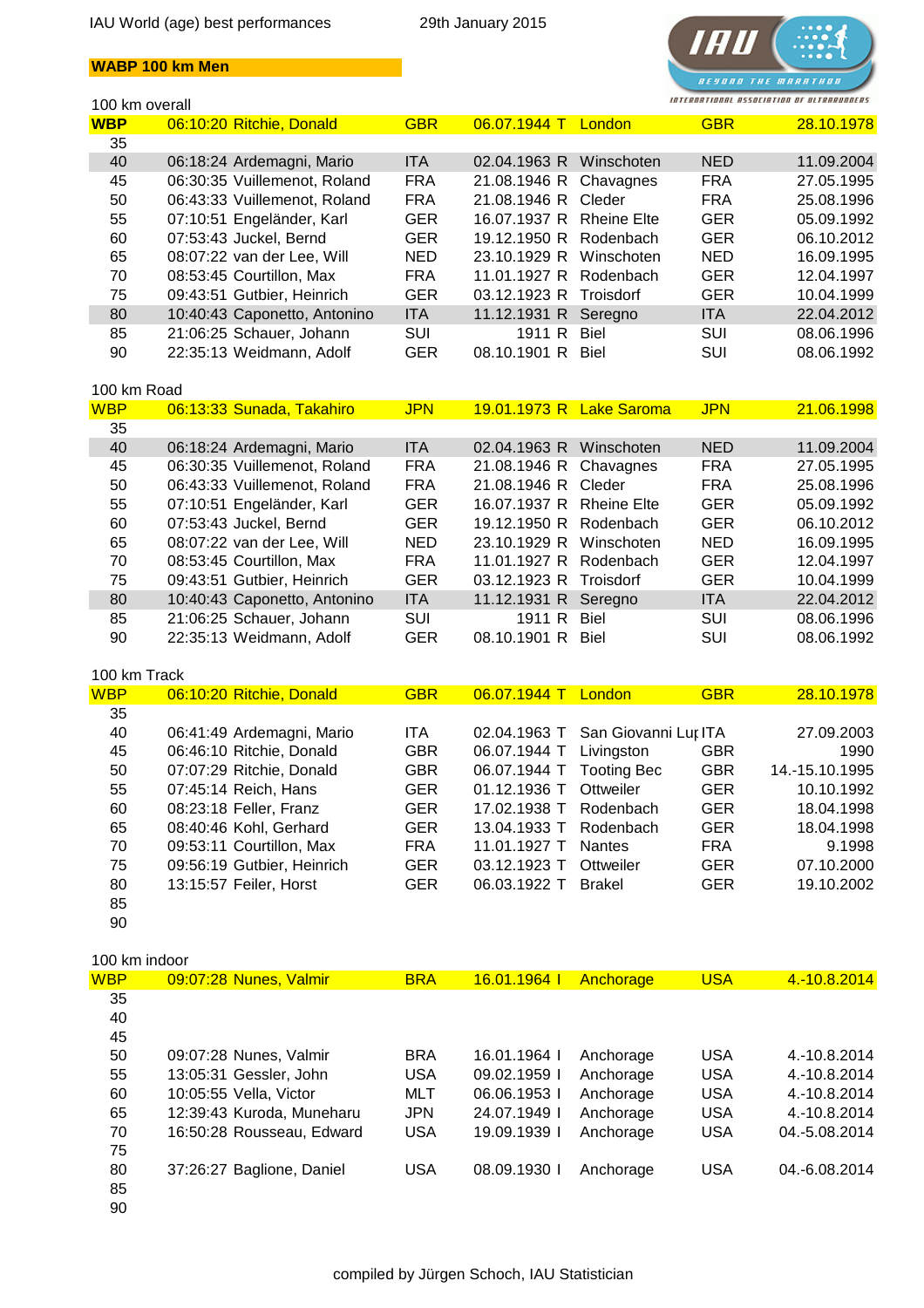## **WABP 100 miles Men**

# TA. *BESONO THE MARATHON* INTERNATIONAL ASSOCIATION OF ULTRARUNDERS

|            | 100 miles overall          |            |                           |                      |            | ASSOCIATION OF ULTRARUNDERS |
|------------|----------------------------|------------|---------------------------|----------------------|------------|-----------------------------|
| <b>WBP</b> | 11:28:03 Kharitonov, Oleg  | <b>RUS</b> | 13.04.1968 T              | London               | <b>GBR</b> | 20.10.2002                  |
| 35         |                            |            |                           |                      |            |                             |
| 40         | 12:00:00 Kouros, Yiannis   | <b>GRE</b> | 13.02.1956 T              | Adelaide 24h         | AUS        | 4.-05.10.1997               |
| 45         | 12:19:11 Kouros, Yiannis   | <b>GRE</b> | 13.02.1956 T              | San Giovanni Lur ITA |            | 22.-23.09.2001              |
| 50         | 13:52:29 Aldous, Jay       | <b>USA</b> | 07.07.1961 T              | Phoenix              | USA        | 18.12.2011                  |
| 55         | 15:14:35 Cooper, Dave      | <b>GBR</b> | 14.10.1934 T              | Birmingham           | <b>GBR</b> | 1990                        |
| 60         | 14:37:54 Young, Cliff      | AUS.       | 08.02.1922 T              | Manley NSW 24h AUS   |            | 03.04.1983                  |
| 65         | 17:08:15 Mainix, Christian | <b>FRA</b> | 19.04.1939 R St-Doulchard |                      | <b>FRA</b> | 16.-17.10.2004              |
| 70         | 18:16:49 Jones, Max        | <b>GBR</b> | 03.06.1927 T              | Humberside 24h GBR   |            | 2.-3.8.1997                 |
| 75         | 20:43:49 Oliver, Geoffrey  | <b>GBR</b> | 08.08.1933 T              | London 24h           | <b>GBR</b> | 17.-18.10.2009              |
| 80         |                            |            |                           |                      |            |                             |

## 100 miles Road

| <b>WBP</b> | 11:46:37 Kouros, Yiannis     | <b>GRE</b> |                           | 13.02.1956 R Queens NY 24h USA |            | 7.-8.11.1984   |
|------------|------------------------------|------------|---------------------------|--------------------------------|------------|----------------|
| 35         |                              |            |                           |                                |            |                |
| 40         | 12:33:54 Kouros, Yiannis     | <b>GRE</b> | 13.02.1956 R Basel        |                                | <b>SUI</b> | $2.-3.5.1998$  |
| 45         | 12:31:48 Kouros, Yiannis     | <b>GRE</b> | 13.02.1956 R Lake Taupo   |                                | <b>NZL</b> | 16.02.2002     |
| 50         |                              |            |                           |                                |            |                |
| 55         | 15:57:10 McCorkindale, Bryan | <b>NZL</b> |                           | 21.07.1952 R Llandudno 24h     | <b>GBR</b> | 23.-24.09.2011 |
| 60         |                              |            |                           |                                |            |                |
| 65         | 17:08:15 Mainix, Christian   | <b>FRA</b> | 19.04.1939 R St-Doulchard |                                | <b>FRA</b> | 16.-17.10.2004 |
| 70         |                              |            |                           |                                |            |                |
| 75         | 21:09:00 Courtillon, Max     | <b>FRA</b> |                           | 11.01.1927 R St-Maixent 24h    | <b>FRA</b> | 21.-22.09.2002 |
| 80         |                              |            |                           |                                |            |                |
|            |                              |            |                           |                                |            |                |

#### 100 miles Track

| <b>WBP</b> | 11:28:03 Kharitonov, Oleg | <b>RUS</b> | 13.04.1968 T            | <b>GBR</b><br>London              | 20.10.2002     |
|------------|---------------------------|------------|-------------------------|-----------------------------------|----------------|
| 35         |                           |            |                         |                                   |                |
| 40         | 12:00:00 Kouros, Yiannis  | <b>GRE</b> | 13.02.1956 T            | <b>AUS</b><br>Adelaide 24h        | 4.-05.10.1997  |
| 45         | 12:19:11 Kouros, Yiannis  | <b>GRE</b> |                         | 13.02.1956 T San Giovanni Lur ITA | 22.-23.09.2001 |
| 50         | 13:52:29 Aldous, Jay      | <b>USA</b> | 07.07.1961 T            | <b>USA</b><br>Phoenix             | 18.12.2011     |
| 55         | 15:14:35 Cooper, Dave     | <b>GBR</b> | 14.10.1934 T Birmingham | <b>GBR</b>                        | 1990           |
| 60         | 14:37:54 Young, Cliff     | AUS        |                         | 08.02.1922 T Manley NSW 24h AUS   | 03.04.1983     |
| 65         | 17:20:50 Oliver, Geoffrey | <b>GBR</b> |                         | 08.08.1933 T Tooting Bec 24h GBR  | 10.-11.10.1998 |
| 70         | 18:16:49 Jones, Max       | <b>GBR</b> |                         | 03.06.1927 T Humberside 24h GBR   | 2.-3.8.1997    |
| 75         | 20:43:49 Oliver, Geoffrey | <b>GBR</b> |                         | 08.08.1933 T Tooting Bec 24h GBR  | 17.-18.10.2009 |
| 80         |                           |            |                         |                                   |                |

#### 100 miles Indoor

| <b>WBP</b> | 12:56:13 Ritchie, Donald  | <b>GBR</b> | 06.07.1944   | <b>Milton Keynes 24 GBR</b> | 3.-04.2.1990 |
|------------|---------------------------|------------|--------------|-----------------------------|--------------|
| 35         |                           |            |              |                             |              |
| 40         |                           |            |              |                             |              |
| 45         | 12:56:13 Ritchie, Donald  | <b>GBR</b> | 06.07.1944   | Milton Keynes 24 GBR        | 3.-04.2.1990 |
| 50         | 14:31:50 Schieke, Helmut  | <b>GER</b> | 28.06.1939   | Milton Keynes 24 GBR        | 3.-04.2.1990 |
| 55         | 15:32:42 Cooper, Dave     | <b>GBR</b> | 14.10.1934 L | Milton Keynes 24 GBR        | 3.-04.2.1990 |
| 60         | 15:35:17 Courtillon, Max  | <b>FRA</b> | 11.01.1927   | Milton Keynes 24 GBR        | 3.-04.2.1990 |
| 65         | 22:44:56 Pirrung, Roy     | <b>USA</b> | 07.07.1948   | Anchorage<br><b>USA</b>     | 4.-5.8.2014  |
| 70         | 31:55:46 Rousseau, Edward | <b>USA</b> | 19.09.1939 l | <b>USA</b><br>Anchorage     | 4.-6.8.2014  |
| 75         |                           |            |              |                             |              |
| 80         | 67:16:09 Baglione, Daniel | <b>USA</b> | 08.09.1930   | <b>USA</b><br>Anchorage     | 4.-7.8.2014  |
|            |                           |            |              |                             |              |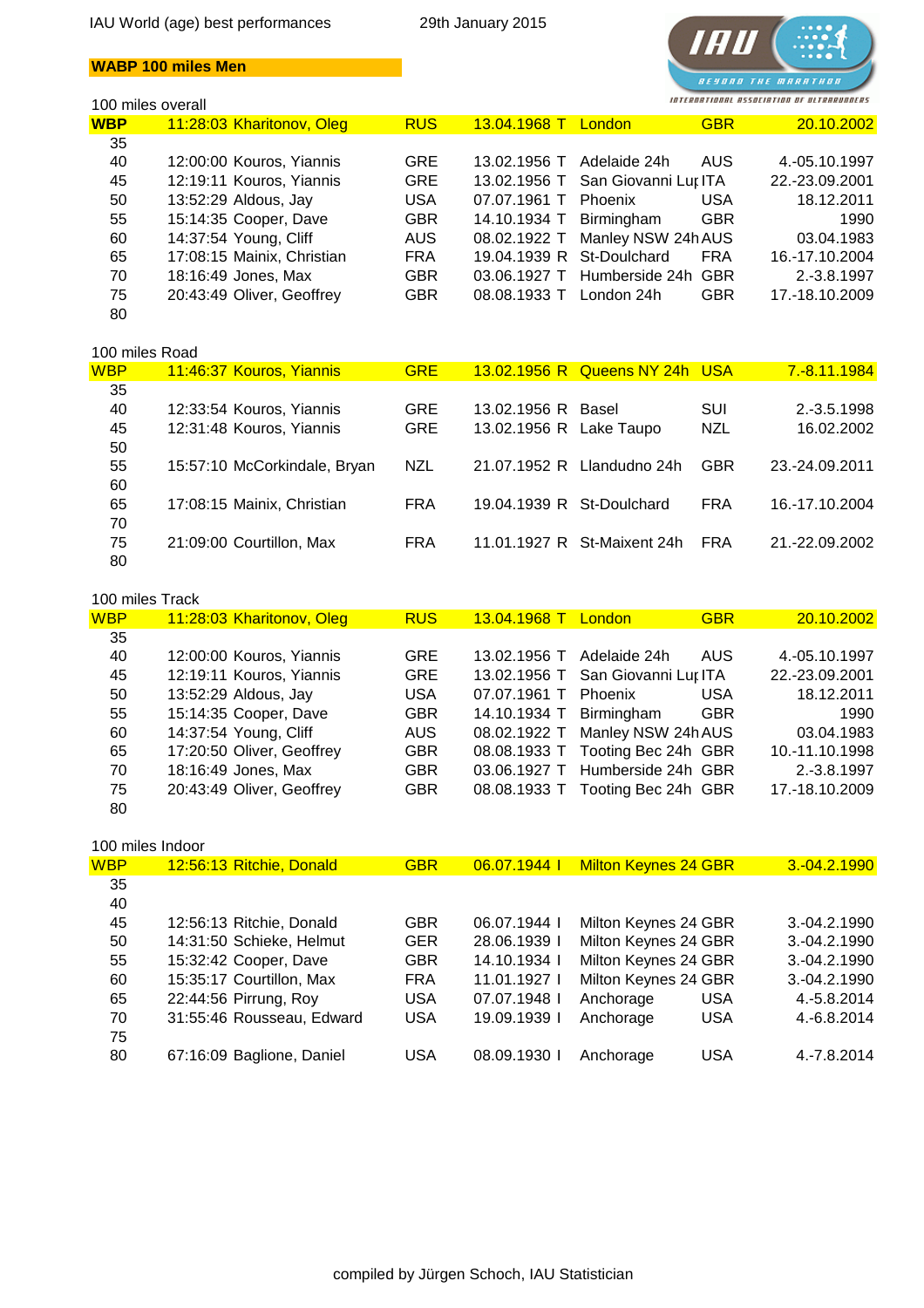

## **WABP 1000 km Men**

## 1000 km overall

| <b>Kouros, Yiannis</b> | <b>GRE</b> | 13.02.1956 T |                | <b>AUS</b>                                                                        | 26.11.-2.12.1984 |
|------------------------|------------|--------------|----------------|-----------------------------------------------------------------------------------|------------------|
|                        |            |              |                |                                                                                   |                  |
| Brown, Richard         | <b>GBR</b> |              |                | <b>USA</b>                                                                        | 20.-28.05.1988   |
| Kouros, Yiannis        | <b>GRE</b> |              |                | AUS                                                                               | 20.-22.11.2005   |
| Schwerk, Wolfgang      | <b>GER</b> |              |                | <b>GRE</b>                                                                        | 15.-31.03.2010   |
| Mainix, Gilbert        | <b>FRA</b> | 08.06.1935   | La Rochelle 6d | <b>FRA</b>                                                                        | 16.-23.11.1992   |
|                        |            |              |                |                                                                                   |                  |
|                        |            |              |                |                                                                                   |                  |
|                        |            |              |                |                                                                                   |                  |
|                        |            |              |                |                                                                                   |                  |
|                        |            |              |                |                                                                                   |                  |
|                        |            |              |                | Colac 6d<br>18.11.1946 R New York<br>13.02.1956 T Colac 6d<br>28.07.1955 R Athens |                  |

#### 1000 km Road

| WBP 5d 20:13:40_ | <b>Kouros, Yiannis</b> | <b>GRE</b> | 13.02.1956 R New York | <b>USA</b> | 20.-26.05.1988 |
|------------------|------------------------|------------|-----------------------|------------|----------------|
| 35               |                        |            |                       |            |                |
| 40 7d 11:40:15   | Brown, Richard         | <b>GBR</b> | 18.11.1946 R New York | <b>USA</b> | 20.-28.05.1988 |
| 45 7d 07:26:32   | Howie, Alistair        | <b>GBR</b> | 16.09.1945 R New York | <b>USA</b> | 16.-23.10.1991 |
| 50 6d 23:32:09   | Schwerk, Wolfgang      | <b>GER</b> | 28.07.1955 R Athens   | <b>GRE</b> | 15.-31.03.2010 |
| 55 7d 15:48:58   | Schwerk, Wolfgang      | <b>GER</b> | 28.07.1955 R Athens   | <b>GRE</b> | 03.-10.04.2011 |
| 60               |                        |            |                       |            |                |
| 65               |                        |            |                       |            |                |
| 70               |                        |            |                       |            |                |
| 75               |                        |            |                       |            |                |
| 80               |                        |            |                       |            |                |
|                  |                        |            |                       |            |                |

#### 1000 km Track

| <u> WBP 5d 16:17:00</u> | <b>Kouros, Yiannis</b> | <b>GRE</b> | 13.02.1956 T Colac, VIC |            | AUS        | 26.11.-2.12.1984 |
|-------------------------|------------------------|------------|-------------------------|------------|------------|------------------|
| 35                      |                        |            |                         |            |            |                  |
| 40                      |                        |            |                         |            |            |                  |
| 45 5d 17:38:52          | Kouros, Yiannis        | <b>GRE</b> | 13.02.1956 T            | Colac, VIC | AUS.       | 20.-22.11.2005   |
| 50                      |                        |            |                         |            |            |                  |
| 55 7d 13:58:05          | Glazkov, Vladimir      | <b>RUS</b> | 13.10.1938 T            | Odessa 6d  | <b>UKR</b> | 05.-13.10.1996   |
| 60                      |                        |            |                         |            |            |                  |
| 65                      |                        |            |                         |            |            |                  |
| 70                      |                        |            |                         |            |            |                  |
| 75                      |                        |            |                         |            |            |                  |
| 80                      |                        |            |                         |            |            |                  |
|                         |                        |            |                         |            |            |                  |

## 1000 km Indoor

| <u>WBP 5d 18:39:55</u> | <b>Boussiquet, Jean-Gilles FRA</b> |            | 26.07.1944 L | <b>La Rochelle 6d</b> | <b>FRA</b> | <u> 17.-23.11.1992  </u> |
|------------------------|------------------------------------|------------|--------------|-----------------------|------------|--------------------------|
| 35<br>40               |                                    |            |              |                       |            |                          |
| 45 5d 18:39:55<br>50   | Boussiquet, Jean-Gilles FRA        |            | 26.07.1944 L | La Rochelle 6d        | FRA        | 17.-23.11.1992           |
| 55 5d 22:32:58<br>60   | Mainix, Gilbert                    | <b>FRA</b> | 08.06.1935   | La Rochelle 6d        | <b>FRA</b> | 17.-23.11.1992           |
| 65                     |                                    |            |              |                       |            |                          |
| 70                     |                                    |            |              |                       |            |                          |
| 75                     |                                    |            |              |                       |            |                          |

75 80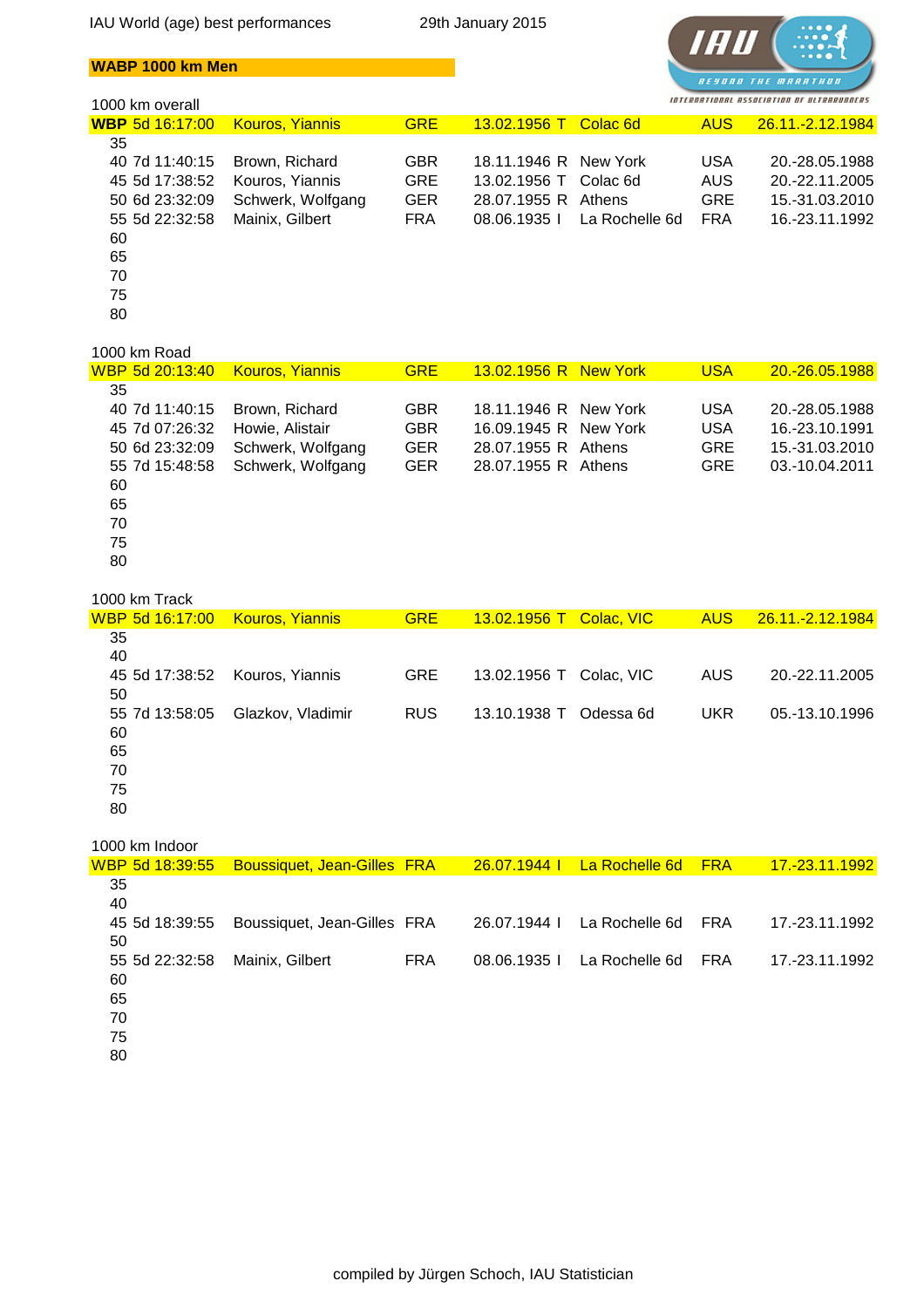

## **WABP 1000 miles Men**

#### 1000 miles overall

|  | <b>GRE</b>                                                                                                                                                             |  | <b>USA</b>                                                                                                                | 20.-30.5.1988   |
|--|------------------------------------------------------------------------------------------------------------------------------------------------------------------------|--|---------------------------------------------------------------------------------------------------------------------------|-----------------|
|  |                                                                                                                                                                        |  |                                                                                                                           |                 |
|  | <b>NZL</b>                                                                                                                                                             |  | USA                                                                                                                       | 26.4.-12.5.1988 |
|  | <b>GBR</b>                                                                                                                                                             |  | <b>USA</b>                                                                                                                | 16.-28.10.1991  |
|  | <b>GER</b>                                                                                                                                                             |  | <b>GRE</b>                                                                                                                | 15.-31.03.2010  |
|  | LTU                                                                                                                                                                    |  | AUS                                                                                                                       | 11.-23.03.1998  |
|  |                                                                                                                                                                        |  |                                                                                                                           |                 |
|  |                                                                                                                                                                        |  |                                                                                                                           |                 |
|  |                                                                                                                                                                        |  |                                                                                                                           |                 |
|  |                                                                                                                                                                        |  |                                                                                                                           |                 |
|  |                                                                                                                                                                        |  |                                                                                                                           |                 |
|  | WBP 10d 10:30:36 Kouros, Yiannis<br>40 12d 22:35:53 Bauer, Siggy<br>45 12d 01:42:52 Howie, AI<br>50 11d 23:18:10 Schwerk, Wolfgang<br>55 11d 13:54:58 Silkinas, Petras |  | 13.02.1956 R New York<br>24.06.1941 R New York<br>16.09.1945 R New York<br>28.07.1955 R Athens<br>Nanango<br>06.08.1941 T |                 |

## 1000 miles Road

|    |                              | WBP 10d 10:30:36 Kouros, Yiannis  | <b>GRE</b> | 13.02.1956 R New York | <b>USA</b> | 20.-30.5.1988   |
|----|------------------------------|-----------------------------------|------------|-----------------------|------------|-----------------|
| 35 |                              |                                   |            |                       |            |                 |
|    | 40 12d 22:35:53 Bauer, Siggy |                                   | <b>NZL</b> | 24.06.1941 R New York | <b>USA</b> | 26.4.-12.5.1988 |
|    | 45 12d 01:42:52 Howie, AI    |                                   | <b>GBR</b> | 16.09.1945 R New York | <b>USA</b> | 16.-28.10.1991  |
|    |                              | 50 11d 23:18:10 Schwerk, Wolfgang | <b>GER</b> | 28.07.1955 R Athens   | <b>GRE</b> | 15.-31.03.2010  |
|    |                              | 55 13d 20:08:34 Sichel, William   | <b>GBR</b> | 01.10.1953 R Athens   | <b>GRE</b> | 15.-31.03.2010  |
| 60 |                              |                                   |            |                       |            |                 |
| 65 |                              |                                   |            |                       |            |                 |
| 70 |                              |                                   |            |                       |            |                 |
| 75 |                              |                                   |            |                       |            |                 |
| 80 |                              |                                   |            |                       |            |                 |
|    |                              |                                   |            |                       |            |                 |

#### 1000 miles Track

|    |                              | WBP 11d 13:54:58 Silkinas, Petras | <b>LTU</b> | 06.08.1941 T Nanango |         | <b>AUS</b> | 11.-23.03.1998 |
|----|------------------------------|-----------------------------------|------------|----------------------|---------|------------|----------------|
| 35 |                              |                                   |            |                      |         |            |                |
|    |                              | 40 13d 19:48:16 Gibson, Peter     | <b>NZL</b> | 19.03.1955 T         | Nanango | <b>AUS</b> | 13.-28.03.1996 |
|    |                              | 45 12d 14:55:21 Vasutin, Vladimir | <b>UKR</b> | 22.11.1950 T         | Nanango | <b>AUS</b> | 5.-18.10.1996  |
|    | 50 11d 23:31:44 Smith, Bryan |                                   | <b>AUS</b> | 26.10.1943 T         | Nanango | <b>AUS</b> | 11.-23.03.1998 |
|    |                              | 55 11d 13:54:58 Silkinas, Petras  | LTU        | 06.08.1941 T         | Nanango | <b>AUS</b> | 11.-23.03.1998 |
| 60 |                              |                                   |            |                      |         |            |                |
| 65 |                              |                                   |            |                      |         |            |                |
| 70 |                              |                                   |            |                      |         |            |                |
| 75 |                              |                                   |            |                      |         |            |                |
| 80 |                              |                                   |            |                      |         |            |                |
|    |                              |                                   |            |                      |         |            |                |

#### 1000 miles indoor

| <b>WBP</b>                                         |  |
|----------------------------------------------------|--|
|                                                    |  |
|                                                    |  |
|                                                    |  |
|                                                    |  |
|                                                    |  |
| 35<br>40<br>45<br>50<br>55<br>60<br>65<br>70<br>75 |  |
|                                                    |  |
|                                                    |  |
|                                                    |  |
| 80                                                 |  |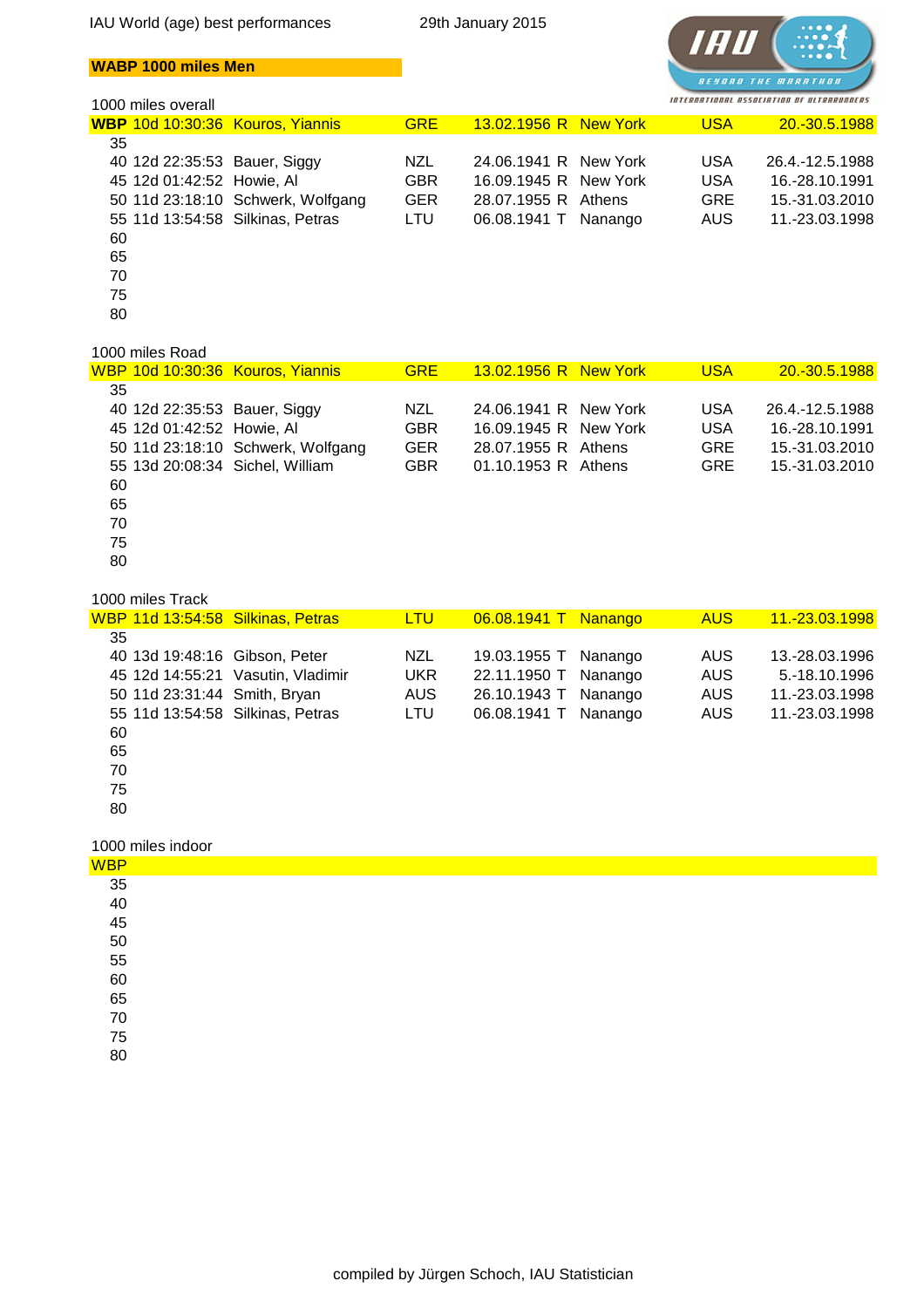#### **WABP 6 h Men**



| 6 h overall |                           |            |                    |               |            | INTERNATIONAL ASSOCIATING OF ULTRARUMAENS |
|-------------|---------------------------|------------|--------------------|---------------|------------|-------------------------------------------|
| <b>WBP</b>  | 97.200 Ritchie, Donald    | <b>GBR</b> | 06.07.1944 T       | London        | <b>GBR</b> | 28.10.1978                                |
| 35          |                           |            |                    |               |            |                                           |
| 40          | 89.973 Beneens, André     | <b>BEL</b> | 27.06.1954 R       | Stein         | <b>NED</b> | 03.03.1996                                |
| 45          | 87.579 Kruglikov, Anatoly | <b>RUS</b> | 09.10.1957         | <b>Moscow</b> | <b>RUS</b> | 7.-8.02.2003                              |
| 50          | 86.056 Lindemann, Rainer  | <b>GER</b> | 29.01.1949 R       | Stein         | <b>NED</b> | 07.03.1999                                |
| 55          | 78.268 Schoonbroodt, Jo   | NED        | 11.09.1950 R       | <b>Stein</b>  | <b>NED</b> | 02.03.2008                                |
| 60          | 78.953 Schoonbroodt, Jo   | <b>NED</b> | 11.09.1950 R       | Stein         | <b>NED</b> | 04.03.2012                                |
| 65          | 65.678 Schippels, Alfred  | <b>GER</b> | 22.04.1935 R       | Kiel          | <b>GER</b> | 07.07.2001                                |
| 70          |                           |            |                    |               |            |                                           |
| 75          | 63.940 Gutbier, Heinrich  | <b>GER</b> | 03.12.1923 T       | Ottweiller    | <b>GER</b> | 07.10.2000                                |
| 80          | 52.265 Oliver, Geoffrey   | <b>GBR</b> | 08.08.1933 T       | London        | <b>GBR</b> | 21.09.2013                                |
|             |                           |            |                    |               |            |                                           |
| 6 h Road    |                           |            |                    |               |            |                                           |
| <b>WBP</b>  | 92.188 Chawawko, Tomasz   | <b>POL</b> | 09.07.1974 R Stein |               | <b>NED</b> | 07.03.2004                                |
| 35          |                           |            |                    |               |            |                                           |
| 40          | 89.973 Beneens, André     | <b>BEL</b> | 27.06.1954 R       | Stein         | <b>NED</b> | 03.03.1996                                |
| 45          | 84.886 Epskamp, Wim       | NED        | 08.01.1954 R       | Stein         | <b>NED</b> | 11.03.2001                                |
| 50          | 86.056 Lindemann, Rainer  | <b>GER</b> | 29.01.1949 R       | Stein         | <b>NED</b> | 07.03.1999                                |
| 55          | 78.268 Schoonbroodt, Jo   | <b>NED</b> | 11.09.1950 R       | Stein         | <b>NED</b> | 02.03.2008                                |
| 60          | 78.953 Schoonbroodt, Jo   | <b>NED</b> | 11.09.1950 R       | Stein         | <b>NED</b> | 04.03.2012                                |
| 65          | 65.678 Schippels, Alfred  | <b>GER</b> | 22.04.1935 R       | Kiel          | <b>GER</b> | 07.07.2001                                |
| 70          |                           |            |                    |               |            |                                           |

- 75 80
- 6 h Track WBP 97.200 Ritchie, Donald GBR 06.07.1944 T London GBR 28.10.1978 35 40 86.698 Smalls, Allen GBR 01.04.1968 T Crawley GBR 28.04.2012 45 86.163 Kouros, Yiannis GRE 13.02.1956 T San Giovanni Lupatoto ITA 22.09.2001 50 74.565 Francis, Michael AUS 18.09.1958 T Coburg AUS 15.03.2009 55 66.884 Clifton, Eric USA 11.06.1958 T Phoenix, AZ USA 14.12.2013 60 71.910 Vella, Victor MLT 06.06.1953 T Gloucester GBR 14.06.2014 65 57.444 Pirrung, Roy USA 07.07.1948 T Phoenix, AZ USA 14.12.2013 70 75 63.940 Gutbier, Heinrich GER 03.12.1923 T Ottweiller GER 07.10.2000 80 52.265 Oliver, Geoffrey GBR 08.08.1933 T London GBR 21.09.2013 6 h Indoor WBP 93.247 Zhalybin, Denis RUS 30.06.1980 I Moscow RUS 7.-8.02.2003 35 40 85.148 Kruglikov, Anatoly RUS 09.10.1957 I Moscow RUS 1.-2.02.2002 45 87.579 Kruglikov, Anatoly RUS 09.10.1957 I Moscow RUS 7.-8.02.2003 50 76.405 Ushakov, Evgenii RUS 01.03.1952 I Moscow RUS 7.-8.02.2003 55 67.165 Grishin, Vyacheslav RUS 12.03.1947 I Moscow RUS 7.-8.02.2003 60 74.400 Vella, Victor MLT 06.06.1953 I Ottawa CAN 27.09.2014 65 54.181 Kuroda, Muneharu JPN 24.07.1949 I Anchorage USA 04.08.2014 70 48.391 Bozanich, Frank USA 20.05.1944 I Anchorage USA 04.08.2014 75
	- 80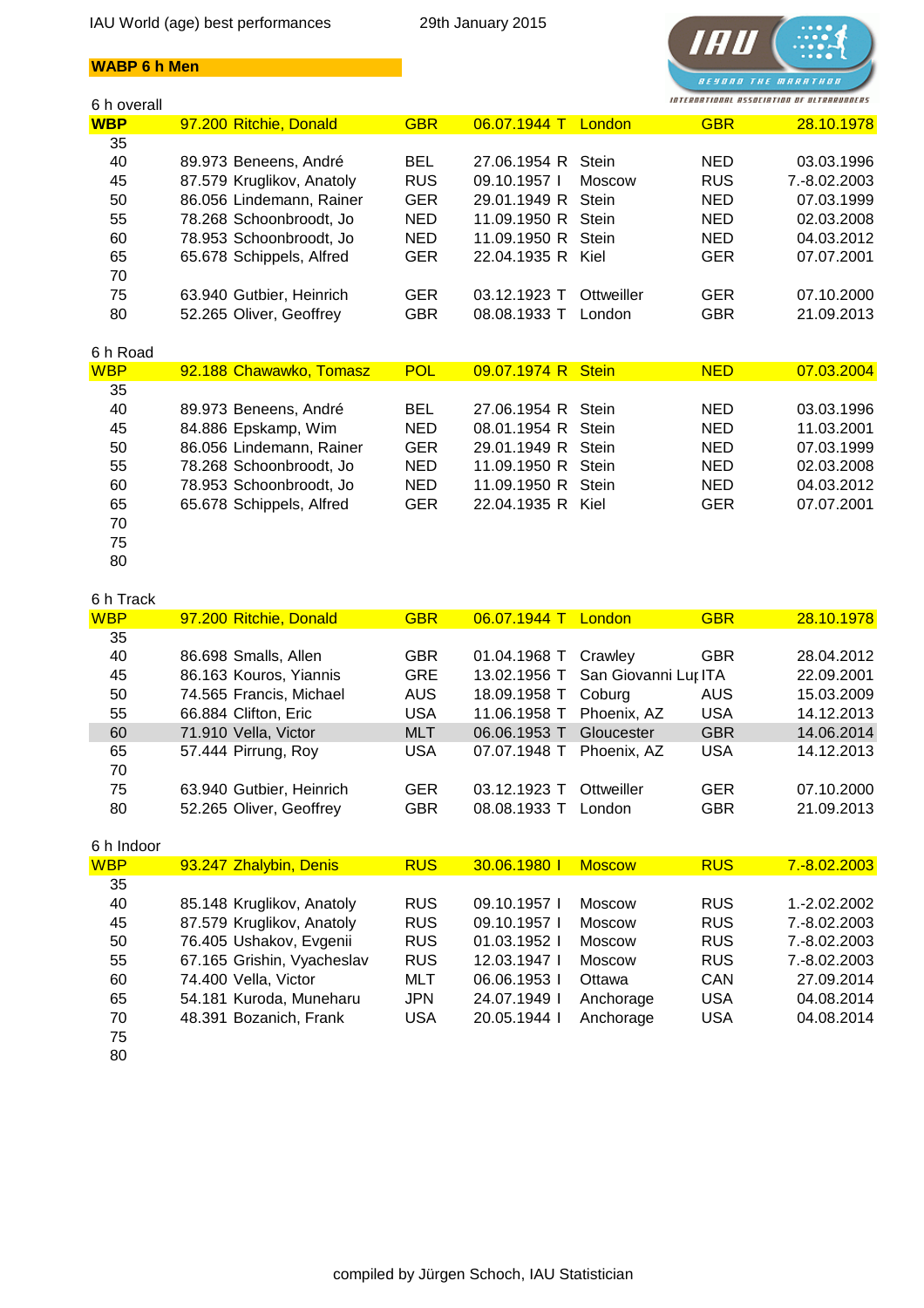



| 12 h overall |                             |            |                            |                                   |            | INTERNATIONAL ASSOCIATION OF ULTRARUNNERS |
|--------------|-----------------------------|------------|----------------------------|-----------------------------------|------------|-------------------------------------------|
| <b>WBP</b>   | 163.785 Bitter, Zach        | <b>USA</b> | 21.01.1986 T Phoenix, AZ   |                                   | <b>USA</b> | 14.12.2013                                |
| 35           |                             |            |                            |                                   |            |                                           |
| 40           | 161.800 Kouros, Yiannis     | <b>GRE</b> | 13.02.1956 T               | Adelaide 24h                      | <b>AUS</b> | 4.-05.10.1997                             |
| 45           | 159.233 Kouros, Yiannis     | <b>GRE</b> | 13.02.1956 T               | San Giovanni Lur ITA              |            | 22.-23.09.2001                            |
| 50           | 142.924 Weir, Denis         | <b>GBR</b> | 25.03.1938 T               | Darlington                        | <b>GBR</b> | 07.04.1990                                |
| 55           | 131.128 Leighton, Gard      | <b>USA</b> | 01.07.1934 T               | Hayward                           | <b>USA</b> | 29.-30.7.1989                             |
| 60           | 132.167 Courtillon, Max     | <b>FRA</b> | 11.01.1927 R               | Moreuil                           | <b>FRA</b> | 30.04.1988                                |
| 65           | 120.399 Piva, Ray           | <b>USA</b> | 04.07.1926 T               | Hayward                           | <b>USA</b> | 3.-04.08.1991                             |
| 70           | 109.600 Jones, Max          | <b>GBR</b> | 03.06.1927 T               | Humberside 24h                    | <b>GBR</b> | 2.-3.8.1997                               |
| 75           | 63.467 Preisler, Horst      | <b>GER</b> | 02.08.1935 T               | Barcelona                         | <b>ESP</b> | 15.12.2012                                |
| 80           | 89.732 Oliver, Geoffrey     | <b>GBR</b> | 08.08.1933 T               | London                            | <b>GBR</b> | 21.-22.9.2013                             |
| 85           | 60.963 Lightner, Leo        | <b>USA</b> | 16.09.1928 R               | Cleveland, OH                     | <b>USA</b> | 21.-22.9.2013                             |
| 12 h Road    |                             |            |                            |                                   |            |                                           |
| <b>WBP</b>   | 162.543 Kouros, Yiannis     | <b>GRE</b> | 13.02.1956 R New York      |                                   | <b>USA</b> | 07.11.1984                                |
| 35           |                             |            |                            |                                   |            |                                           |
| 40           | 154.083 Kouros, Yiannis     | <b>GRE</b> | 13.02.1956 R Basel         |                                   | SUI        | 2.-3.5.1998                               |
| 45           | 155.600 Kouros, Yiannis     | <b>GRE</b> | 13.02.1956 R Lake Taupo    |                                   | <b>NZL</b> | 16.02.2002                                |
| 50           | 135.021 Mainix, Gilbert     | <b>FRA</b> | 08.06.1935 R Villefontaine |                                   | <b>FRA</b> | 1987                                      |
| 55           | 125.245 McCorkindale, Bryan | <b>NZL</b> |                            | 21.09.1952 R Llandudno 24h        | <b>GBR</b> | 23.09.2011                                |
| 60           | 132.167 Courtillon, Max     | <b>FRA</b> | 11.01.1927 R               | Moreuil                           | <b>FRA</b> | 30.04.1988                                |
| 65           | 115.953 Mainix, Christian   | <b>FRA</b> |                            | 19.04.1939 R St-Doulchard 24h FRA |            | 16-17.10.2004                             |
| 70           |                             |            |                            |                                   |            |                                           |
| 75           |                             |            |                            |                                   |            |                                           |
| 80           |                             |            |                            |                                   |            |                                           |
| 85           | 60.963 Lightner, Leo        | <b>USA</b> |                            | 16.09.1928 R Cleveland, OH        | <b>USA</b> | 21.-22.9.2013                             |
|              |                             |            |                            |                                   |            |                                           |
| 12 h Track   |                             |            |                            |                                   |            |                                           |
| <b>WBP</b>   | 163.785 Bitter, Zach        | <b>USA</b> | 21.01.1986 T Phoenix, AZ   |                                   | <b>USA</b> | 14.12.2013                                |
| 35           |                             |            |                            |                                   |            |                                           |
| 40           | 161.800 Kouros, Yiannis     | <b>GRE</b> | 13.02.1956 T               | Adelaide 24h                      | <b>AUS</b> | 4.-05.10.1997                             |
| 45           | 159.233 Kouros, Yiannis     | <b>GRE</b> | 13.02.1956 T               | San Giovanni Lur ITA              |            | 22.-23.09.2001                            |
| 50           | 142.924 Weir, Denis         | <b>GBR</b> | 25.03.1938 T               | Darlington                        | <b>GBR</b> | 07.04.1990                                |
| 55           | 131.128 Leighton, Gard      | <b>USA</b> | 01.07.1934 T               | Hayward                           | <b>USA</b> | 29.-30.7.1989                             |
| 60           | 129.525 Young, Cliff        | <b>AUS</b> | 08.02.1922 T               | Sydney                            | <b>AUS</b> | 1982                                      |
| 65           | 120.399 Piva, Ray           | <b>USA</b> | 04.07.1926 T Hayward       |                                   | <b>USA</b> | 3.-04.08.1991                             |
| 70           | 109.600 Jones, Max          | <b>GBR</b> |                            | 03.06.1927 T Humberside 24h GBR   |            | 2.-3.8.1997                               |
| 75           | 63.467 Preisler, Horst      | <b>GER</b> | 02.08.1935 T               | Barcelona                         | <b>ESP</b> | 15.12.2012                                |
| 80           | 89.732 Oliver, Geoffrey     | <b>GBR</b> | 08.08.1933 T London        |                                   | <b>GBR</b> | 21.-22.9.2013                             |
| 85           |                             |            |                            |                                   |            |                                           |
| 12 h Indoor  |                             |            |                            |                                   |            |                                           |
| <b>WBP</b>   | 149.562 Ritchie, Donald     | <b>GBR</b> | 06.07.1944                 | <b>Milton Keynes</b>              | <b>GBR</b> | 3.-04.2.1990                              |
| 35           |                             |            |                            |                                   |            |                                           |
| 40           | 131.757 Pirrung, Roy        | <b>USA</b> | 07.07.1948 l               | <b>Milton Keynes</b>              | <b>GBR</b> | 3.-04.2.1990                              |
| 45           | 149.562 Ritchie, Donald     | <b>GBR</b> | 06.07.1944 l               | <b>Milton Keynes</b>              | <b>GBR</b> | 3.-04.2.1990                              |
| 50           | 134.552 Mustala, Ari        | <b>FIN</b> | 05.07.1954 l               | Lohja Citymarket FIN              |            | 21.-22.2.2004                             |
| 55           | 125.525 Cooper, David       | <b>GBR</b> | 14.10.1934 l               | <b>Milton Keynes</b>              | <b>GBR</b> | 3.-04.2.1990                              |
| 60           | 124.635 Courtillon, Max     | <b>FRA</b> | 11.01.1927 l               | <b>Milton Keynes</b>              | <b>GBR</b> | 3.-04.2.1990                              |

- 75 80
- 85

65 113.968 Gustavsson, Pertti FIN 05.11.1939 I Lohja Citymarket FIN 21.-22.2.2004 70 83.133 Rousseau, Edward USA 19.09.1939 I Anchorage USA 04.08.2014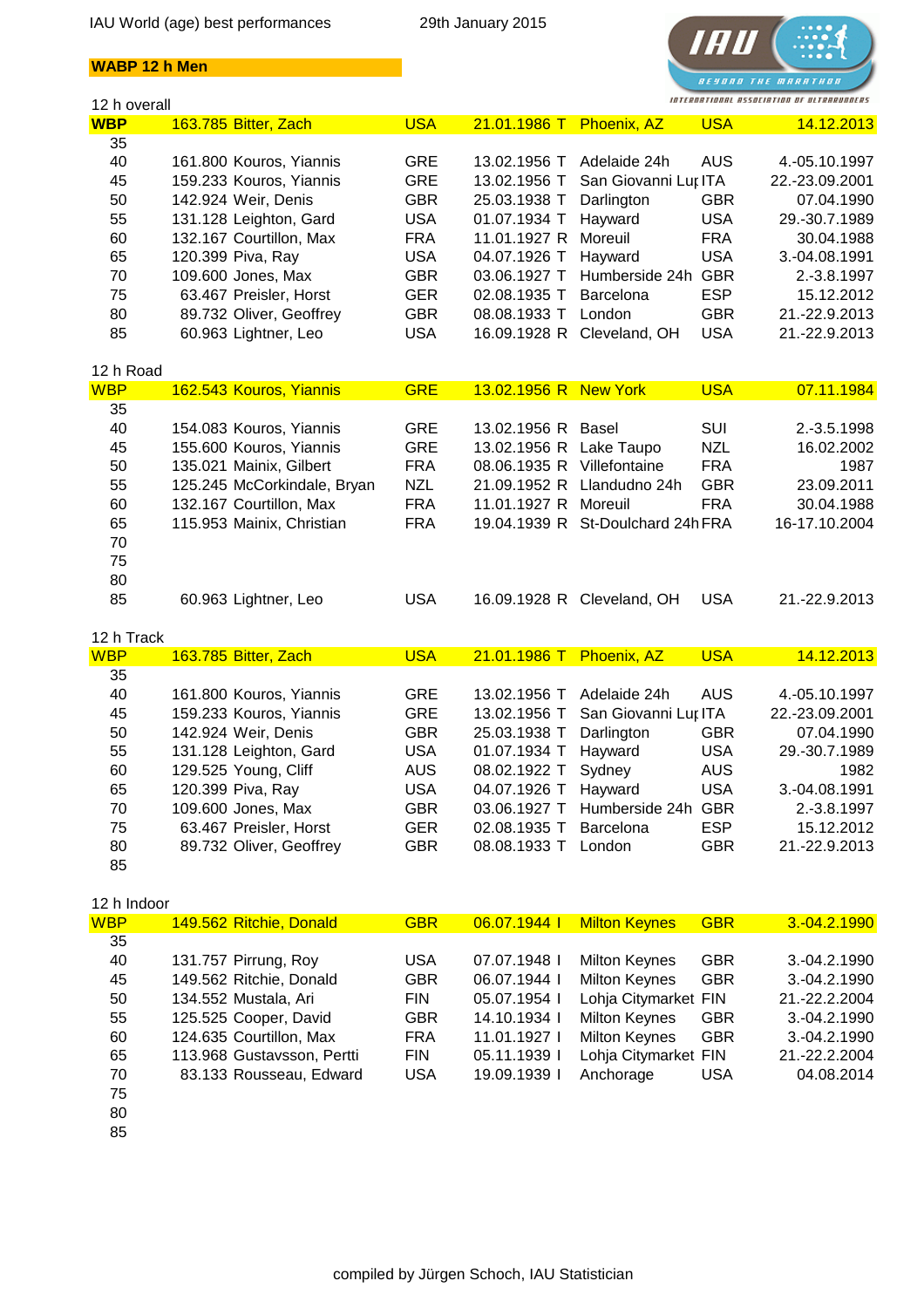## **WABP 24 h Men**



| 24 h overall |                             |            |                        |                      |            | INTERNATIONAL ASSOCIATION OF ULTRARUNNERS |
|--------------|-----------------------------|------------|------------------------|----------------------|------------|-------------------------------------------|
| <b>WBP</b>   | 303.506 Kouros, Yiannis     | <b>GRE</b> | 13.02.1956 T           | Adelaide             | <b>AUS</b> | 4.-05.10.1997                             |
| 35           |                             |            |                        |                      |            |                                           |
| 40           | 303.506 Kouros, Yiannis     | <b>GRE</b> | 13.02.1956 T           | Adelaide             | <b>AUS</b> | 4.-05.10.1997                             |
| 45           | 284.070 Kouros, Yiannis     | <b>GRE</b> | 13.02.1956 T           | Taipei               | <b>TPE</b> | 2.-03.03.2002                             |
| 50           | 266.596 Kouros, Yiannis     | <b>GRE</b> | 13.02.1956 R           | Ronne                | <b>DEN</b> | 23.-24.05.2008                            |
| 55           | 257.040 Kruglikov, Anatoliy | <b>RUS</b> | 09.10.1957 R           | Steenbergen          | <b>NED</b> | 11.-12.05.2013                            |
| 60           | 240.790 Courtillon, Max     | <b>FRA</b> | 11.01.1927 l           | <b>Milton Keynes</b> | <b>GBR</b> | 3.-04.2.1990                              |
| 65           | 217.532 Mainix, Christian   | <b>FRA</b> | 19.04.1939 R           | Saint Doulchard      | <b>FRA</b> | 16.-17.10.2004                            |
| 70           | 193.725 Courtillon, Max     | <b>FRA</b> | 11.01.1927 R           | Basel                | SUI        | 3.-4.5.1997                               |
| 75           | 178.898 Oliver, Geoffrey    | <b>GBR</b> | 08.08.1933 T           | London               | <b>GBR</b> | 17.-18.10.2009                            |
| 80           | 152.295 Oliver, Geoffrey    | <b>GBR</b> | 08.08.1933 T           | London               | <b>GBR</b> | 21.-22.9.2013                             |
|              |                             |            |                        |                      |            |                                           |
| 24 h Road    |                             |            |                        |                      |            |                                           |
| <b>WBP</b>   | 290.221 Kouros, Yiannis     | <b>GRE</b> | 13.02.1956 R Basel     |                      | <b>SUI</b> | $2.-3.5.1998$                             |
| 35           |                             |            |                        |                      |            |                                           |
| 40           | 290.221 Kouros, Yiannis     | <b>GRE</b> | 13.02.1956 R           |                      | <b>SUI</b> | 2.-3.5.1998                               |
|              |                             |            | 13.02.1956 R           | Basel                |            |                                           |
| 45           | 277.415 Kouros, Yiannis     | <b>GRE</b> |                        | Sylvania OH          | <b>USA</b> | 14.-15.09.2002                            |
| 50           | 266.596 Kouros, Yiannis     | <b>GRE</b> | 13.02.1956 R           | Ronne                | <b>DEN</b> | 23.-24.05.2008                            |
| 55           | 257.040 Kruglikov, Anatoliy | <b>RUS</b> | 09.10.1957 R           | Steenbergen          | <b>NED</b> | 11.-12.05.2013                            |
| 60           | 231.650 Courtillon, Max     | <b>FRA</b> | 11.01.1927 R           | Niort                | <b>FRA</b> | 12.-13.11.1988                            |
| 65           | 217.532 Mainix, Christian   | <b>FRA</b> | 19.04.1939 R           | Saint Doulchard      | <b>FRA</b> | 16.-17.10.2004                            |
| 70           | 193.725 Courtillon, Max     | <b>FRA</b> | 11.01.1927 R           | Basel                | SUI        | 3.-4.5.1997                               |
| 75           | 178.461 Courtillon, Max     | <b>FRA</b> | 11.01.1927 R           | Saint-Maixent        | <b>FRA</b> | 21.-22.09.2002                            |
| 80           | 133.131 Lightner, Leo       | <b>USA</b> | 16.09.1928 R Cleveland |                      | <b>USA</b> | 3.-4.10.2009                              |
|              |                             |            |                        |                      |            |                                           |
| 24 h Track   |                             |            |                        |                      |            |                                           |
| <b>WBP</b>   | 303.506 Kouros, Yiannis     | <b>GRE</b> | 13.02.1956 T           | Adelaide             | <b>AUS</b> | 4.-05.10.1997                             |
| 35           |                             |            |                        |                      |            |                                           |
| 40           | 303.506 Kouros, Yiannis     | <b>GRE</b> | 13.02.1956 T           | Adelaide             | <b>AUS</b> | 4.-05.10.1997                             |
| 45           | 284.070 Kouros, Yiannis     | <b>GRE</b> | 13.02.1956 T           | Taipei               | <b>TPE</b> | 2.-03.03.2002                             |
| 50           | 247.590 Fryer, Martin       | <b>AUS</b> | 10.09.1961 T           | Taipei               | <b>TPE</b> | 08.12.2012                                |
| 55           | 245.208 Cooper, Dave        | <b>GBR</b> | 14.10.1934 T           | Birmingham           | <b>GBR</b> | 1990                                      |
| 60           | 235.969 Young, Cliff        | <b>AUS</b> | 08.02.1922 T           | Adelaide             | <b>AUS</b> | 9.-10.11.1986                             |
| 65           | 213.844 Oliver, Geoffrey    | <b>GBR</b> | 08.08.1933 T           | London               | <b>GBR</b> | 10.-11.10.1998                            |
| 70           | 191.019 Jones, Max          | <b>GBR</b> | 03.06.1927 T           | Humberside 24h       | <b>GBR</b> | 2.-3.8.1997                               |
| 75           | 178.898 Oliver, Geoffrey    | <b>GBR</b> | 08.08.1933 T           | London               | <b>GBR</b> | 17.-18.10.2009                            |
| 80           | 152.295 Oliver, Geoffrey    | <b>GBR</b> | 08.08.1933 T London    |                      | <b>GBR</b> | 21.-22.9.2013                             |
|              |                             |            |                        |                      |            |                                           |
| 24 h Indoor  |                             |            |                        |                      |            |                                           |
| <b>WBP</b>   | 275.576 Safin, Nikolai      | <b>RUS</b> | 1958 l                 | <b>Podolsk</b>       | <b>RUS</b> | 27.-28.02.1993                            |
| 35           |                             |            |                        |                      |            |                                           |
|              |                             |            |                        |                      |            |                                           |
| 40           | 262.585 Tout, Richard       | <b>NZL</b> | 01.05.1948 l           | <b>Milton Keynes</b> | <b>GBR</b> | 19.-20.2.1989                             |
| 45           | 267.543 Ritchie, Donald     | <b>GBR</b> | 06.07.1944 l           | <b>Milton Keynes</b> | <b>GBR</b> | 3.-04.2.1990                              |
| 50           | 246.848 Schieke, Helmut     | <b>GER</b> | 28.06.1939 l           | Milton Keynes        | <b>GBR</b> | 3.-04.2.1990                              |
| 55           | 236.806 Cooper, Dave        | <b>GBR</b> | 14.10.1934 l           | <b>Milton Keynes</b> | <b>GBR</b> | 3.-04.2.1990                              |
| 60           | 240.790 Courtillon, Max     | <b>FRA</b> | 11.01.1927 l           | Milton Keynes        | <b>GBR</b> | 3.-04.2.1990                              |
| 65           | 170.060 Ignatious, Antero   | <b>FIN</b> | 29.01.1946 l           | Espoo                | <b>FIN</b> | 29.-30.01.2011                            |
| 70           | 131.111 Rousseau, Edward    | <b>USA</b> | 19.09.1939 l           | Anchorage            | <b>USA</b> | 4.-5.8.2014                               |
| 75           |                             |            |                        |                      |            |                                           |
| 80           | 71.552 Baglione, Daniel     | <b>USA</b> | 08.09.1930             | Anchorage            | <b>USA</b> | 4.-5.8.2014                               |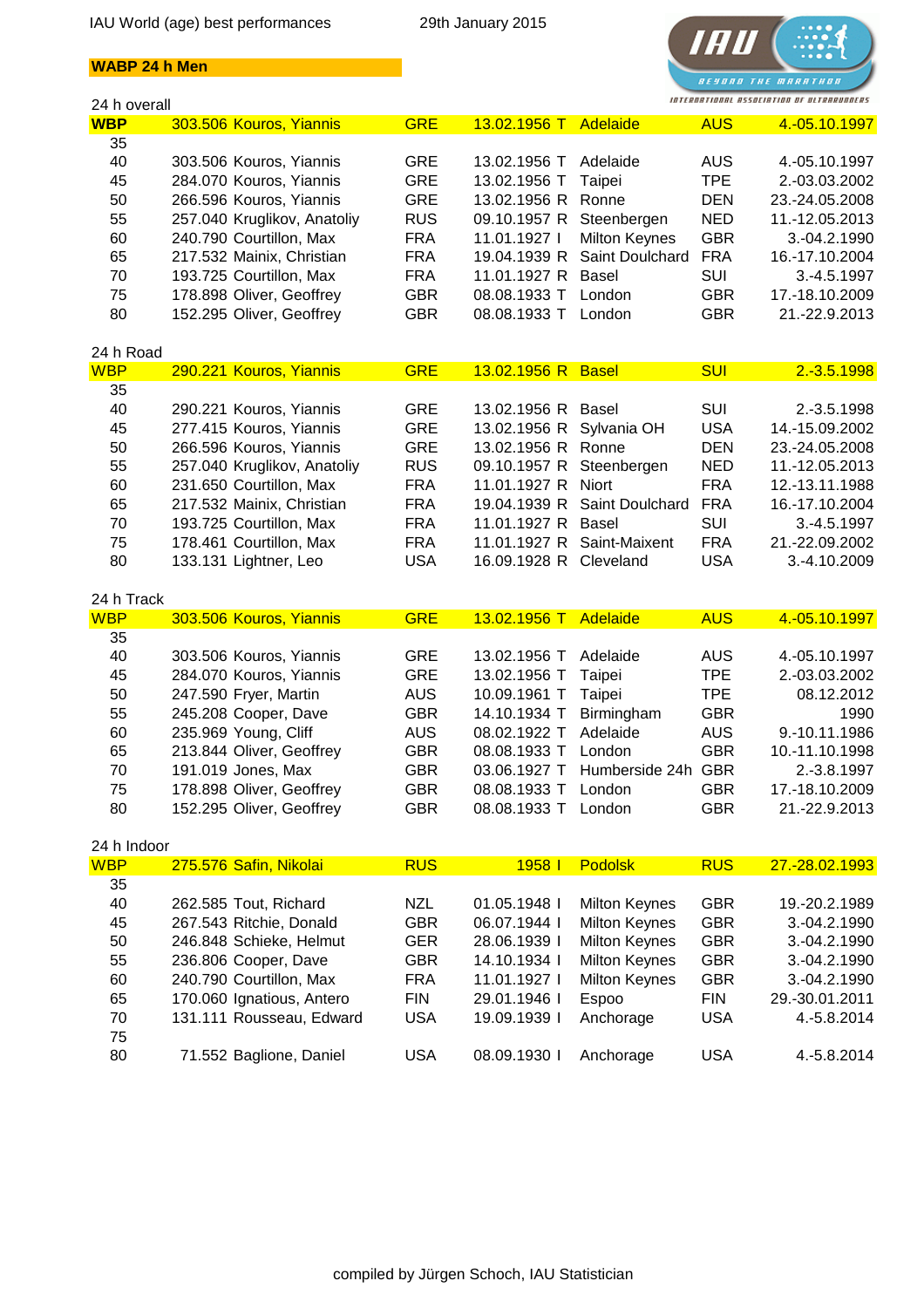



| 48 h overall |                                                             |            |                       |                 |            | INTERNATIONAL ASSOCIATION OF ULTRARUNDERS |
|--------------|-------------------------------------------------------------|------------|-----------------------|-----------------|------------|-------------------------------------------|
| <b>WBP</b>   | 473.495 Kouros, Yiannis                                     | <b>GRE</b> | 13.02.1956 T Surgeres |                 | <b>FRA</b> | 3.-05.05.1996                             |
| 35           |                                                             |            |                       |                 |            |                                           |
| 40           | 473.495 Kouros, Yiannis                                     | GRE        | 13.02.1956 T          | Surgeres        | <b>FRA</b> | 3.-05.05.1996                             |
| 45           | 443.337 Kouros, Yiannis                                     | <b>GRE</b> | 13.02.1956 T          | Surgeres        | <b>FRA</b> | 28.-30.05.2004                            |
| 50           | 433.095 Kouros, Yiannis                                     | <b>GRE</b> | 13.02.1956 R          | Ronne           | <b>DEN</b> | 23.-25.05.2008                            |
| 55           | 425.125 Mainix, Gilbert                                     | <b>FRA</b> | 08.06.1935 T          | Surgeres        | <b>FRA</b> | 7.-09.05.1993                             |
| 60           | 350.447 Boussiquet, Jean-Gilles                             | <b>FRA</b> | 19.04.1939 T          | Surgeres        | <b>FRA</b> | 13.-15.05.2005                            |
| 65           | 324.640 Mainix, Christian                                   | <b>FRA</b> | 19.04.1939 R          | Köln            | <b>GER</b> | 9.-11.07.2004                             |
| 70           | 253.497 Hauser, Manfred                                     | <b>GER</b> | 05.05.1927            | <b>Brno</b>     | <b>CZE</b> | 20.-22.03.1998                            |
|              |                                                             |            | 06.03.1922 R Köln     |                 | <b>GER</b> |                                           |
| 75           | 246.242 Feller, Horst                                       | <b>GER</b> |                       |                 |            | 9.-11.07.1999                             |
| 80           | 202.535 Lardinois, Robert                                   | <b>BEL</b> | 10.12.1907 R Köln     |                 | <b>GER</b> | 10.-12.07.1998                            |
| 48 h Road    |                                                             |            |                       |                 |            |                                           |
| <b>WBP</b>   | 433.095 Kouros, Yiannis                                     | <b>GRE</b> | 13.02.1956 R Ronne    |                 | <b>DEN</b> | 23.-25.05.2008                            |
| 35           |                                                             |            |                       |                 |            |                                           |
| 40           | 321.475 Schmid, Simon                                       | SUI        | 02.04.1970 R Kladno   |                 | <b>CZE</b> | 20.-22.07.2012                            |
| 45           | 403.622 Rusek, Tomas                                        | <b>CZE</b> | 27.08.1948 R          | Köln            | <b>GER</b> | 15.-17.07.1994                            |
| 50           | 433.095 Kouros, Yiannis                                     | <b>GRE</b> | 13.02.1956 R Ronne    |                 | <b>DEN</b> | 23.-25.05.2008                            |
| 55           | 367.162 Schwerk, Wolfang                                    | <b>GER</b> | 28.07.1955 R Athens   |                 | <b>GRE</b> | 8.-10.04.2011                             |
| 60           | 329.343 Dütting, Adolf                                      | <b>GER</b> | 21.04.1934 R Köln     |                 | <b>GER</b> | 12.-14.07.1996                            |
|              |                                                             |            |                       |                 |            |                                           |
| 65           | 324.640 Mainix, Christian                                   | <b>FRA</b> | 19.04.1939 R Köln     |                 | <b>GER</b> | 9.-11.07.2004                             |
| 70           | 251.264 Hauser, Manfred                                     | <b>GER</b> | 05.05.1927 R Köln     |                 | <b>GER</b> | 11.-13.07.1997                            |
| 75           | 246.242 Feller, Horst                                       | <b>GER</b> | 06.03.1922 R Köln     |                 | <b>GER</b> | 9.-11.07.1999                             |
| 80           | 202.535 Lardinois, Robert                                   | <b>BEL</b> | 10.12.1907 R Köln     |                 | <b>GER</b> | 10.-12.07.1998                            |
|              |                                                             |            |                       |                 |            |                                           |
| 48 h Track   |                                                             |            |                       |                 |            |                                           |
| <b>WBP</b>   | 473.495 Kouros, Yiannis                                     | <b>GRE</b> | 13.02.1956 T          | <b>Surgeres</b> | <b>FRA</b> | 3.-05.05.1996                             |
|              |                                                             |            |                       |                 |            |                                           |
| 35           |                                                             |            |                       |                 |            |                                           |
| 40           | 473.495 Kouros, Yiannis                                     | <b>GRE</b> | 13.02.1956 T          | Surgeres        | <b>FRA</b> | 3.-05.05.1996                             |
| 45           | 443.337 Kouros, Yiannis                                     | <b>GRE</b> | 13.02.1956 T          | Surgeres        | <b>FRA</b> | 28.-30.05.2004                            |
| 50           | 417.211 Mainix, Gilbert                                     | <b>FRA</b> | 08.06.1935 T          | Surgeres        | <b>FRA</b> | 13.-15.05.1989                            |
| 55           | 425.125 Mainix, Gilbert                                     | <b>FRA</b> | 08.06.1935 T          | Surgeres        | <b>FRA</b> | 7.-09.05.1993                             |
| 60           | 350.447 Boussiquet, Jean-Gilles                             | <b>FRA</b> | 19.04.1939 T          | Surgeres        | <b>FRA</b> | 13.-15.05.2005                            |
| 65           | 316.368 Mainix, Gilbert                                     | <b>FRA</b> | 08.06.1935 T          | Surgeres        | <b>FRA</b> | 28.-30.05.2004                            |
| 70           | 243.590 Goldman, Aaron                                      | <b>USA</b> | 08.02.1932 T          | Dallas, TX      | <b>USA</b> | 29.11.-1.12.2002                          |
| 75           | 232.003 Miller, Matt                                        | <b>USA</b> | 1919 T                | Dallas, TX      | <b>USA</b> | 25.11.1995                                |
| 80           | 165.115 Matchett, John                                      | <b>AUS</b> | 12.12.1921 T Colac    |                 | <b>AUS</b> | 20.-22.11.2005                            |
| 48 h Indoor  |                                                             |            |                       |                 |            |                                           |
| <b>WBP</b>   | 426.178 Mangan, Tony                                        | <b>IRL</b> | 20.04.1957            | <b>Brno</b>     | <b>CZE</b> | 16.-18.03.2007                            |
| 35           |                                                             |            |                       |                 |            |                                           |
| 40           |                                                             |            | 26.07.1944 I          | La Rochelle 6d  | FRA        | 4.-06.10.1985                             |
|              | 372.808 Boussiquet, Jean-Gilles FRA<br>426.178 Mangan, Tony | IRL        |                       | <b>Brno</b>     | <b>CZE</b> |                                           |
| 45           |                                                             |            | 20.04.1957 l          |                 |            | 16.-18.03.2007                            |
| 50           | 404.759 Kocourek, Jaroslav                                  | <b>CZE</b> | 17.06.1949 l          | <b>Brno</b>     | <b>CZE</b> | 17.-19.03.2000                            |
| 55           | 397.400 Mainix, Gilbert                                     | <b>FRA</b> | 08.06.1935 l          | La Rochelle 6d  | <b>FRA</b> | 16.-23.11.1992                            |
| 60           | 275.044 Vella, Victor                                       | MLT        | 06.06.1953 l          | Anchorage       | <b>USA</b> | 4.-6.8.2014                               |
| 65           | 279.593 Pirrung, Roy                                        | <b>USA</b> | 07.07.1948 I          | Anchorage       | <b>USA</b> | 4.-6.8.2014                               |
| 70           | 253.497 Hauser, Manfred                                     | <b>GER</b> | 05.05.1927 l          | <b>Brno</b>     | <b>CZE</b> | 20.-22.03.1998                            |
| 75<br>80     | 129.043 Baglione, Daniel                                    | <b>USA</b> | 08.09.1930 l          | Anchorage       | <b>USA</b> | 4.-6.8.2014                               |